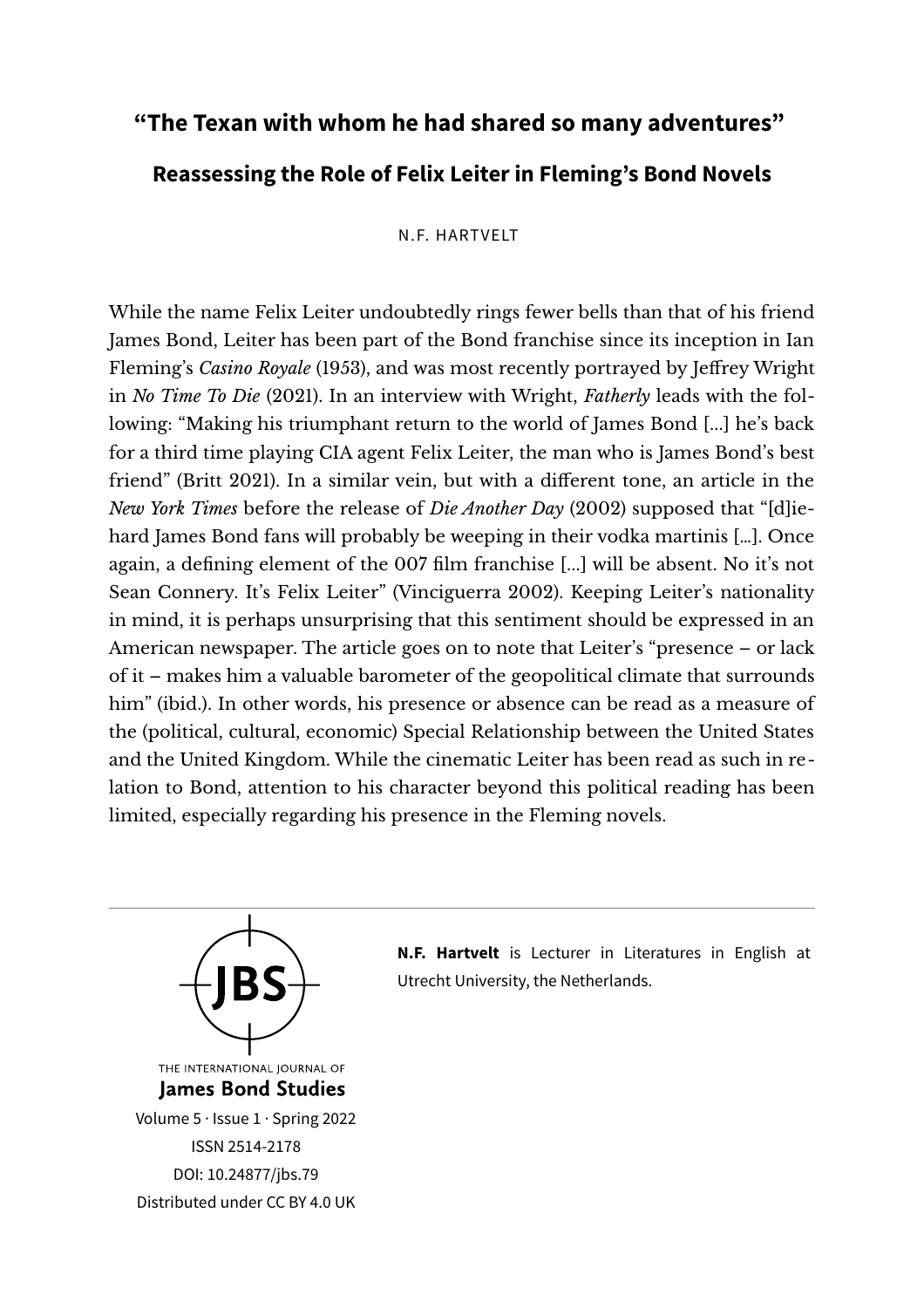The cause of this comparative neglect of the literary Leiter might be traced to Kingsley Amis's *James Bond Dossier*. Amis was among the frst to treat Fleming's Bond novels with any kind of academic rigour, thereby defending genre fction. While Amis thus appears attentive to the risks of dismissing things at face value, he is quick to dispense with Leiter as a foil to Bond. Leiter is an "insubstantial fgure[]" (1965, 78), existing "merely to give Bond information, pass on his orders, listen to what he says and smooth things over with the American [...] locals" (ibid., 79). Ultimately, Amis concludes that

[t]he point of Felix Leiter, such a nonentity as a piece of characterization, is that he, the American, takes orders from Bond, the Britisher, and that Bond is constantly doing better than he, showing himself, not braver or more devoted, but smarter, wilier, tougher, more resourceful, the incarnation of little old England with her quiet ways and shoe-string budget wiping the eye of great big global-tentacled multi-billion-dollar-appropriating America. (ibid., 90)

In this oft-quoted passage, Amis reduces Leiter to a measure of the Anglo-American relationship, which he reads as one in which post-war Britain has to be dominant to defend its pride. It seems as if Leiter has never recovered from this damning assessment, and if one accepts Amis's view of him as a "nonentity as a piece of characterization" then critical inquiry beyond Leiter's role as American foil to Britain's Bond is impaired if not dead before it starts.

Critics after Amis have written about Leiter, but tend to focus on his role as representative of the US and CIA. For instance, in the key publication *The Politics of James Bond*, Jeremy Black does not engage with Leiter's character much, but does note that in *Casino Royale* he "provides [money] without difficulty and is happy to rely on Bond's skill, suggesting a far smoother working of the Anglo-American alliance than was in fact the case" (2001, 7). Black reads Leiter as representative of this alliance, in a broader reading of the novels as dramatising Britain's post-war crises (Suez and decolonisation, for instance) and overall weakness in relation to a fourishing America (ibid., 47).

Naturally, in the Cold War geopolitical environment in which Fleming wrote the novels, the Anglo-American alliance and its representation are of interest. The recent publication *Geographies, Genders and Geopolitics of James Bond* pays due attention to Leiter, but its focus is the cinematic Bond franchise. Lisa Funnell and Klaus Dodds note, about the literary Leiter, that he is "the 'good American'", but the US "and its inhabitants appear uncooperative, surly, and even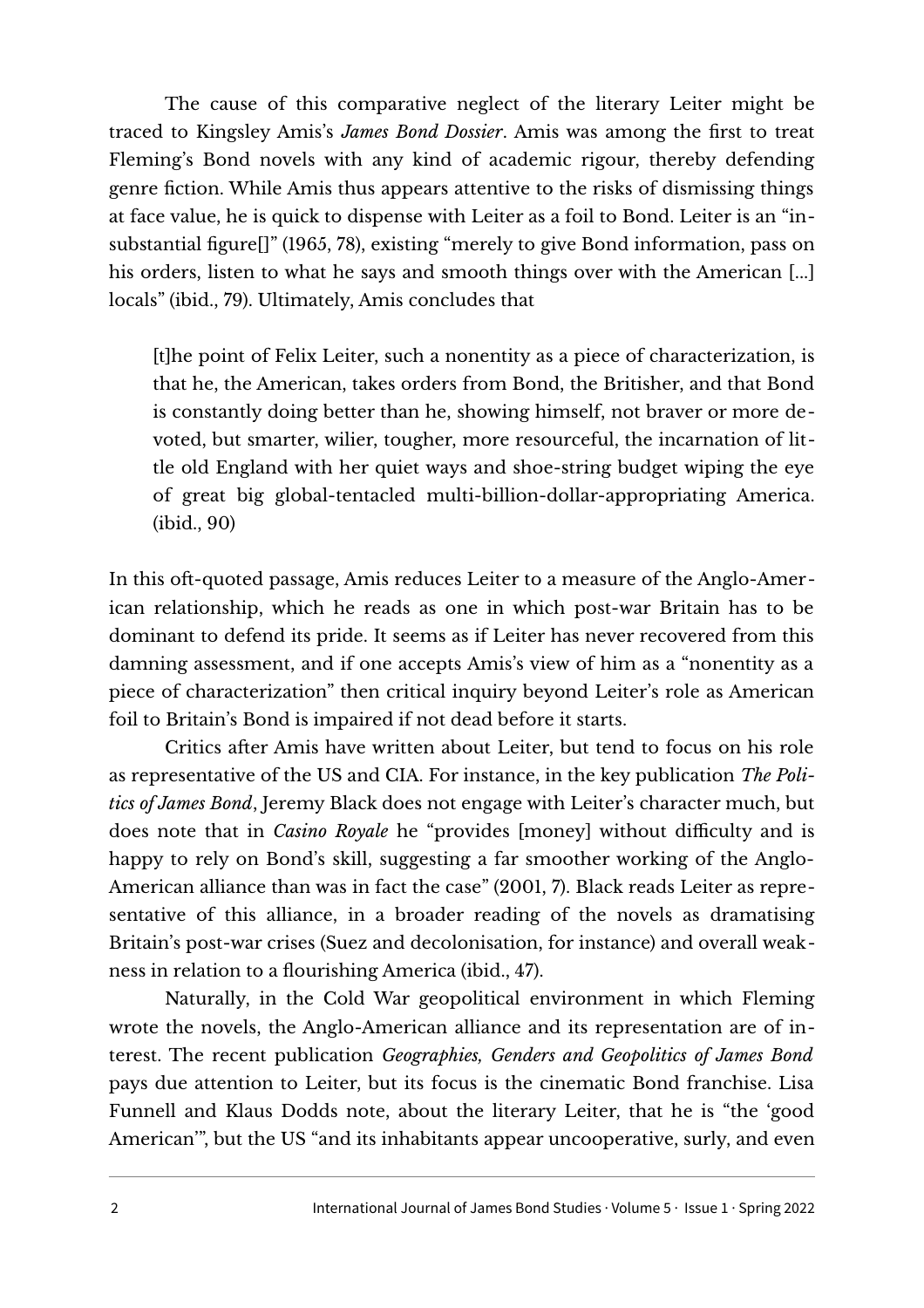jealous of Bond's feldwork skills" (2017, 7). Funnell and Dodds refer to Amis's description of Leiter as a "non-entity", but they also suggest that James Chapman "writes more sympathetically" about the relationship between Bond and Leiter (ibid., 48) in his *Licence to Thrill*. Chapman's description is hardly sympathetic, however, as he suggests that

[t]he professional and personal friendship between Bond and Leiter represents the 'special relationship' which has supposedly existed between Britain and the United States since the end of the Second World War, though, in a quaint reversal of the real balance of power, it is the American Leiter who is the subordinate partner to the British Bond. (1999, 39)

Thereafter, Chapman immediately cites Amis on Leiter and likewise reduces him to what he represents in the Special Relationship. This same move occurs in Tony Bennett and Janet Woollacott's *Bond and Beyond*, citing Amis's paragraph twice in agreement and concluding that "Leiter's role is always structurally subordinated to that of Bond" (1987, 100). Clearly, both older and more recent publications employ a reading of Leiter as representative of the US to argue that the novels' portrayal of the Special Relationship is unrealistic, as it fails to acknowledge that after WWII, the US (and not the UK) was the prime political and economic power. Whether or not Leiter is set apart from his countrymen as a "good" American, these publications fail to account for Fleming's Leiter as more than a slate onto which to project the status of America. This article counters this tendency in Bond scholarship. Rather than reading the relationship between Leiter and Bond as a solely political one, it instead reads it frst and foremost as a friendship, which in turn infuences the political relationship between the men, and the countries and organisations for which they work.

Scholarship on Leiter's role in the Fleming novels is limited. While Funnell and Dodds focus on the flms, they state that "[a]s a character, Leiter occupies an important place in the Bond novels even if literary critics at the time were divided on his signifcance" (48). Fleming's contemporary critics do not seem "divided" on Leiter's signifcance, however. Early publications that discuss the novels include Amis's *Dossier*, and Umberto Eco's *Bond Afair* and O.F. Snelling's *James Bond: A Report*. Whereas Amis reads Leiter as a measure of Anglo-American relations, Eco dismisses Leiter more generally: by omission. Eco sets out a scheme of eight moves to which all Bond novels adhere, or so he argues. This scheme features Bond, M, Villain, and Woman as "players", with no

N.F. Hartvelt · Reassessing the Role of Felix Leiter in Fleming's Bond Novels 3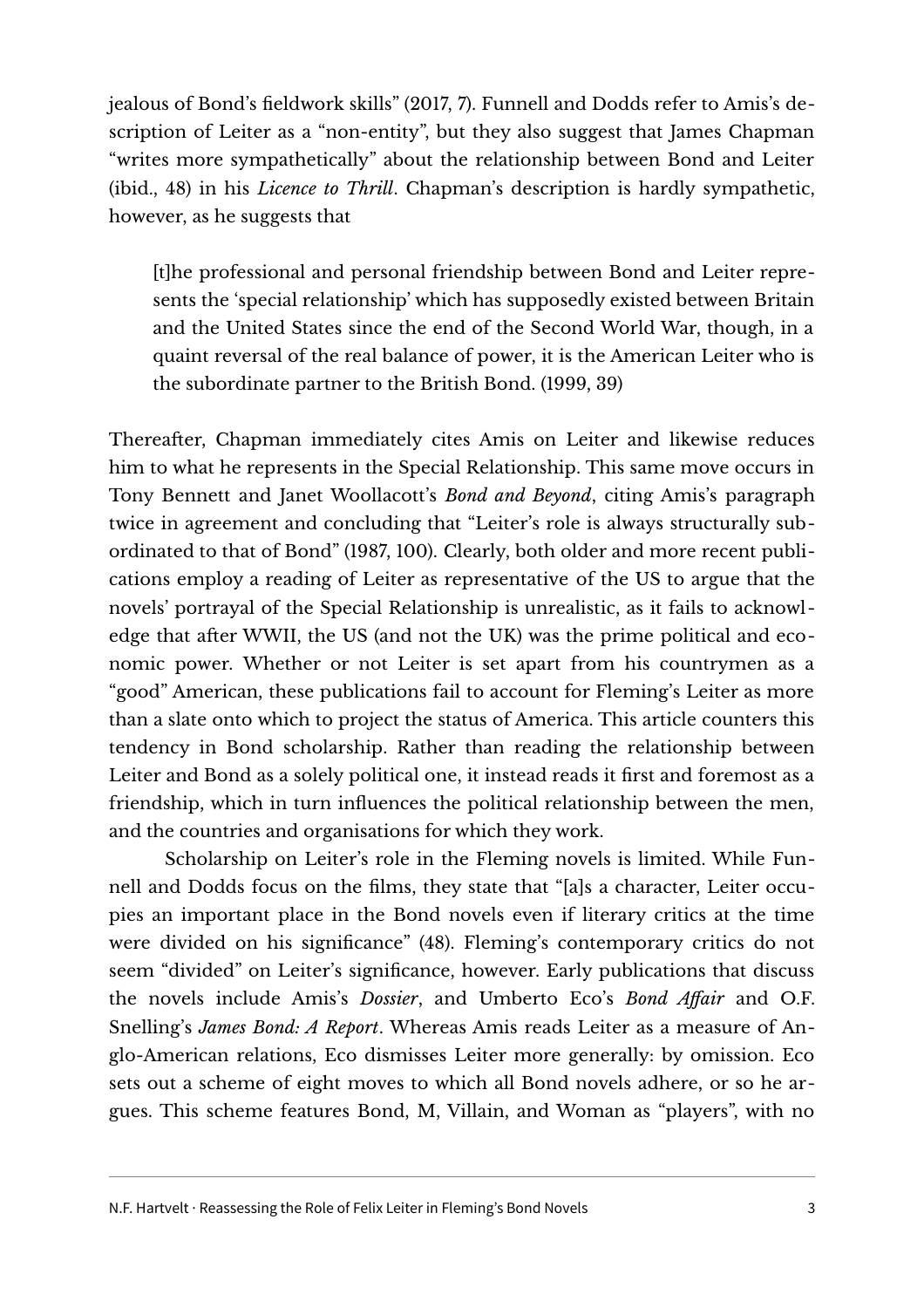mention of further friends or enemies. Eco performs a demonstrative reading of *Diamonds Are Forever*, plotting out the novel and diferentiating between "fundamental moves" and a "multiplicity of side issues" (1994, 157). Leiter is mentioned only three times as part of these side issues (ibid., 158-159), which are the events in the novel that do not "alter[] the basic scheme" or the main plot points (ibid., 157). Failing to account for Leiter in the "fundamental moves" seems to belie his presence in *Diamonds Are Forever*, and while Eco calls Leiter Bond's "friend" (ibid., 159) he fails to further probe into that classifcation. Snelling instead notes that Bond does not seem to have "very many friends. [...] He does get on pretty well with Felix Leiter, that unfortunate American shamus, whenever they happen to meet on a job [...] I imagine that they would soon sicken of each other's company if they had a great deal of it" (1964, 30-31). Amis goes further still when he suggests that "[i]f there is a Bond-friend fgure he appears in the books from which [Leiter and Mathis] are absent" (79). One of Amis's candidates for the role is *From Russia with Love*'s Darko Kerim, who is present as Bond's Istanbul guide but "partly too, perhaps, to provide a human glow and a kind of energy that Bond lacks" (79). While Kerim may provide the energy Bond cannot, this does not necessarily make him his friend. Leiter, on the other hand, manages to awaken – much to Captain Dexter's chagrin in the opening pages of *Live and Let Die* – an "unprofessional ebullience" in Bond himself (Fleming 2012d, 10). Leiter may not distract from Bond's adventures as Amis argues Kerim does, but he is instead Bond's partner in them: Bond thinks about Leiter as "[t]he Texan with whom he had shared so many adventures" (ibid., 186).

That is the line that goes through Bond's mind as he looks at Leiter, who has been gravely injured in a shark attack (courtesy of one of Mr Big's henchmen) in *Live and Let Die*. Raymond Benson, who authored not only the *James Bond Bedside Companion* but also several continuation Bond novels, points out that the manuscript of *Live and Let Die* has Leiter dying from the attack, and he indicates that it may have been Fleming's American agent, Naomi Burton, who protested and encouraged Fleming to let Leiter live (2012, n.p.). While it may seem attractive to count this as an argument for Leiter's irrelevance, Leiter has considerable presence in *Diamonds Are Forever*, the next novel in which he appears, and he appears in three further novels. Benson notes Leiter's signifcance to Bond throughout the novels, and writes briefy about their friendship, which "is important to both men; this is apparent in their conversation and actions" (ibid., n.p.).

What most publications are inattentive to is that the relationship between Bond and Leiter is not only political, but also personal. Those that are attentive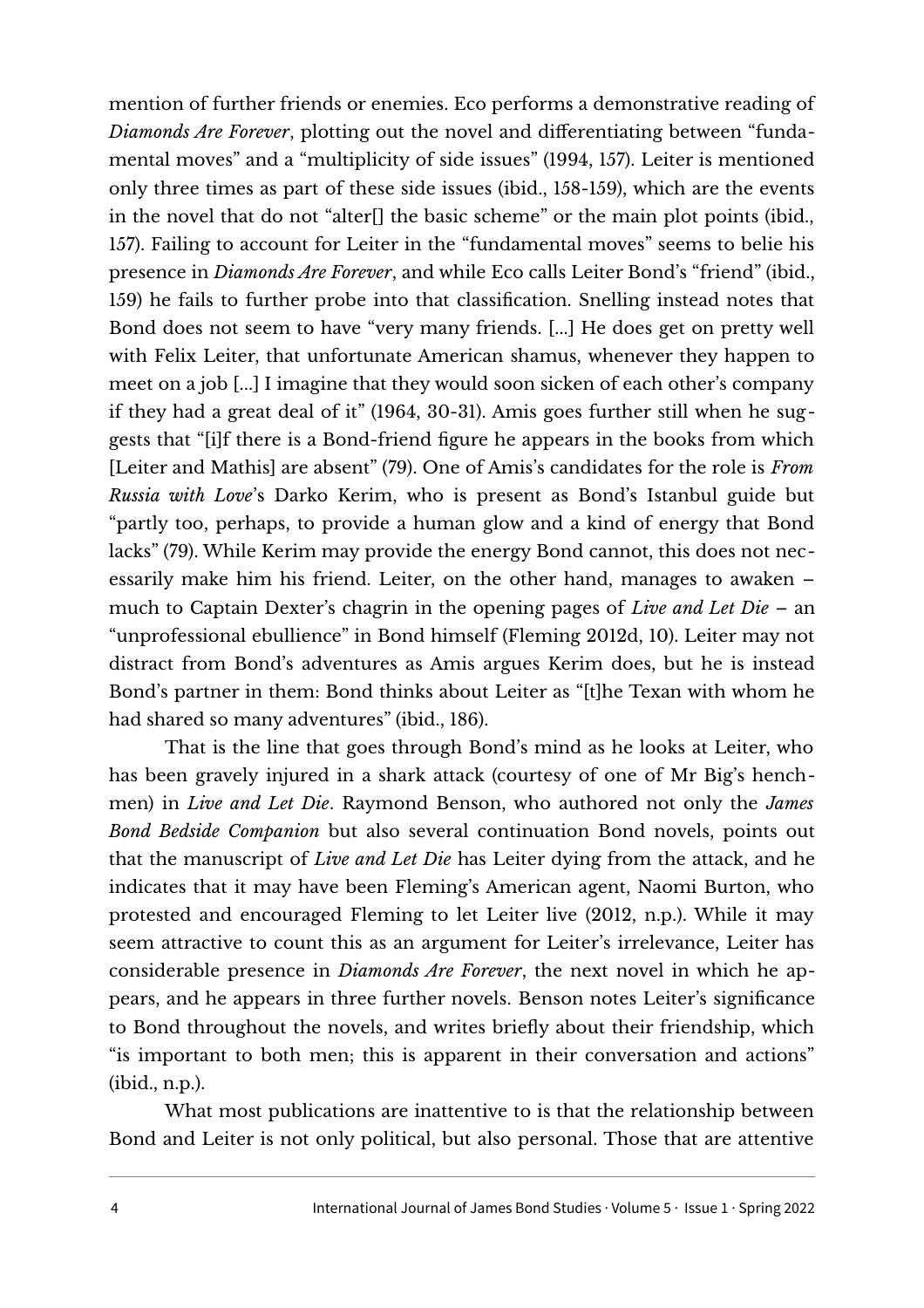to this mostly dismiss Leiter as a candidate for a friend of Bond's. These appraisals miss, or misread, Leiter's presence and character in the novels. This article aims to build further on Benson's reading of Leiter and thereby fll a lacuna in (literary) Bond scholarship, by focusing frstly on the way in which Leiter is characterised in the novels, and secondly on his relationship – both personal and political – with Bond. This article does not seek to deny that the novels, through Bond and Leiter, comment on the geopolitical Anglo-American relationship, but instead examines how the novels' political statement is driven by the friendship between the two men. In doing so, the article offers a corrective to the standard scholarly narratives about Leiter in the Fleming novels.

## **CHARACTERISING LEITER**

This section will demonstrate, *contra* Amis, that Leiter's character is soundly established in the Fleming novels. Prior to doing so, the focus on these novels needs to be justifed. Bennett (2017) argues that the fgure of the popular hero James Bond is constructed through various texts, and that the fgure of Bond is not stable between these texts (novels, flms, fanzines, interviews with actors, etc.): Bond is not fxed, but transforms through the infuence of social and cultural ideologies. The same could be said, although not to the same extent, for Felix Leiter, who likewise moves through various texts, and whose character is infa-mous for having been portrayed by seven different actors in ten Eon films.<sup>[1](#page-4-0)</sup> Bennett's argument about Bond partly applies to Leiter, and in discussing only the six Fleming novels in which he appears, the scope of this article is limited, but necessarily so: this focus addresses a gap in (literary) Bond scholarship and thereby hopes to achieve a fuller understanding of the Bond and Leiter phenomena.[2](#page-4-1)

The majority of the novels are narrated by a third-person narrator, often (but not always) focalised through Bond. $3$  This means that the narrator's observa-

<span id="page-4-2"></span>3 Exceptions are, for instance, *The Spy Who Loved Me*; the section in *Thunderball* that describes SPECTRE (partly focalised through Blofeld); or M's readings of case fles or two early chapters of *The Man with the Golden Gun* which M focalises. There are also

<span id="page-4-0"></span><sup>1</sup> Felix Leiter is played by Jack Lord in *Dr No* (1962), Cec Linder in *Goldfinger* (1964), Rik Van Nutter in *Thunderball* (1965), Norman Burton in *Diamonds Are Forever* (1971), David Hedison in *Live and Let Die* (1973) and *Licence to Kill* (1989), John Terry in *The Living Daylights* (1987) and Jefrey Wright in *Casino Royale* (2006), *Quantum of Solace* (2008) and *No Time to Die* (2021) in ten Eon flms, and additionally by Michael Pate in the 1954 *Casino Royale* and Bernie Casey in the 1983 *Never Say Never Again*.

<span id="page-4-1"></span><sup>2</sup> Leiter is absent from other Fleming texts, excepting two mentions in "007 in New York".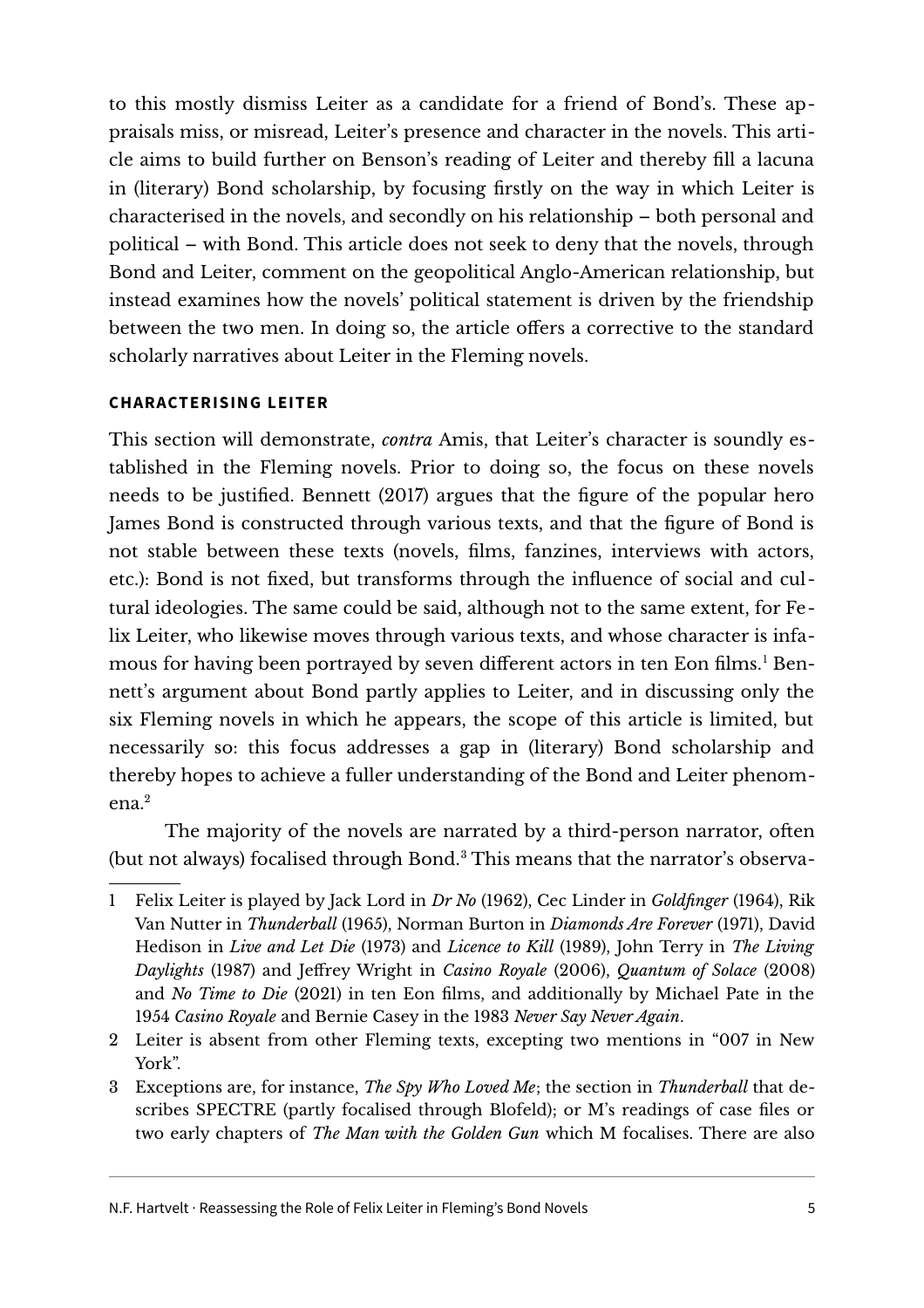tions tend to be infected by Bond's views, (sensory) experiences, thoughts, and everything he can know and possibly notice. Part of the suspense of the novels derives from this. For example, up until Bond's discovery of Goldfnger's hidden camera, he does not know he is being recorded: his discovery confrms Bond's suspicions about Goldfnger (Fleming 2012c, 166-167). Much of the narrative is action-oriented, meaning the text relates what Bond and other characters do, where they go, and what they eat, but moments in which Bond is "introspecti[ve]" are "rare" (Halloran 2005, 164). When Bond thinks about other characters, such moments of refection are therefore marked and lend themselves for careful examination. Statements the novels make about characters are not neutral or objective, but instead infected by Bond's focalisation and thus his opinions.

Bond's frst introduction to Felix Leiter in *Casino Royale* comes through Mathis, the local French agent: "Felix Leiter. He's the CIA chap from Fontainebleau. [...] He looks okay. May come in useful" (Fleming 2012a, 33). Initially, Bond and Leiter are set up as foils of each other, with their early interactions suggesting a hint of rivalry, and Amis's claims regarding Leiter's inferiority and subservience to Bond seem plausible here. Bond's frst actual meeting with Leiter comes during Bond's winning streak at roulette. One of the "pilot fsh" piggybacking on his streak is someone "Bond took to be an American", who "had smiled once or twice across the table, and there was something pointed in the way he duplicated Bond's movements, placing his two modest plaques of ten mille exactly opposite Bond's larger ones" (ibid., 55). Leiter is set up as Bond's lesser double, winning only because he copies Bond. This starts a hierarchical relationship, which they initially struggle to navigate. Afer thanking Bond for "the ride", it is Leiter's move, and he invites Bond for a drink (ibid.). Bond then feels the need to reassert initiative, and "insisted on ordering Leiter's Haig-and-Haig" afer which he spends almost a page explaining to the barman how to mix his own drink (ibid., 56). Afer this demonstration of his gastronomic expertise, Bond relaxes: he "laughed", is "delighted" Leiter has joined the ranks, and ultimately indulges in rumination as he "refected that good Americans were fne people and that most of them seemed to come from Texas" (ibid., 58-59). They have sized each other up here, and while the novels have more moments in which they try to outsmart each other (predominantly in the culinary and automotive realms), these happen in the spirit of friendly playfulness rather than harsh transatlantic rivalry.

brief moments in which other characters' feelings are voiced; yet, the majority of the focalisation happens through Bond.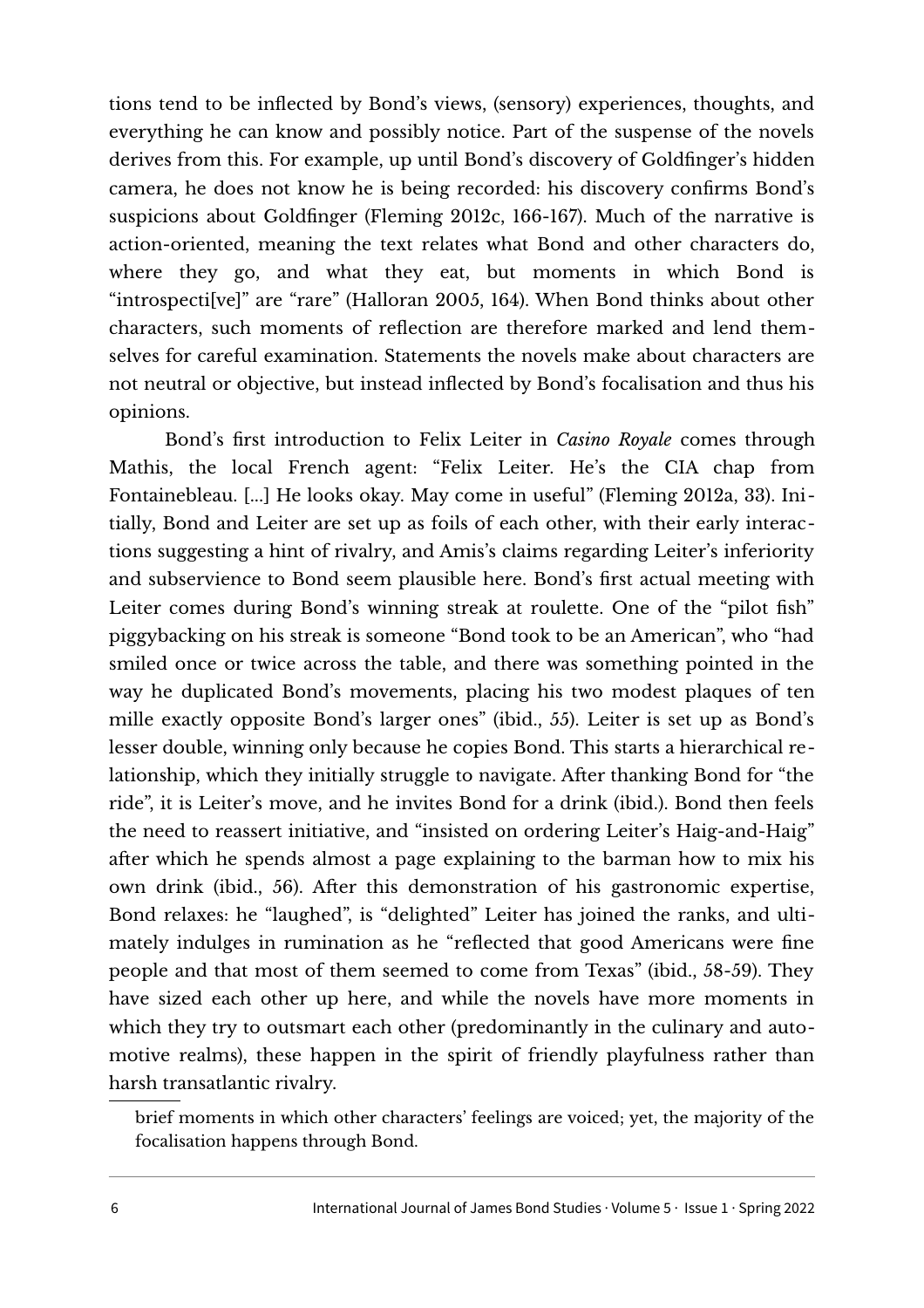Only after Bond's reflection on Leiter as a "good American" does the novel properly introduce Leiter:

Felix Leiter was about thirty-fve. He was tall with a thin bony frame and his lightweight, tan-coloured suit hung loosely from his shoulders like the clothes of Frank Sinatra. His movements and speech were slow, but one had the feeling that there was plenty of speed and strength in him and that he would be a tough and cruel fghter. As he sat hunched over the table, he seemed to have some of the jack-knife quality of a falcon. There was this impression also in his face, in the sharpness of his chin and cheekbones and the wide wry mouth. His grey eyes had a feline slant which was increased by his habit of screwing them up against the smoke of the Chesterfelds which he tapped out of the pack in a chain. The permanent wrinkles which this habit had etched at the corners gave the impression that he smiled more with his eyes than with his mouth. A mop of straw-coloured hair lent his face a boyish look which closer examination contradicted. Although he seemed to talk quite openly about his duties in Paris, Bond soon noticed that he never spoke of his American colleagues in Europe or in Washington and he guessed that Leiter held the interests of his own organization far above the mutual concerns of the North Atlantic Allies. Bond sympathized with him. (ibid., 59)

This description characterises Leiter as someone similar to Bond, and thus as someone whom Bond might understand (and *vice versa*). While outwardly partly dissimilar – Leiter's blonde hair and tan suit versus Bond's black hair and dark blue suits – they are also alike: they are roughly the same age, and have almost the same eye colour.<sup>[4](#page-6-0)</sup> More importantly, they are similar in terms of character: both are "cruel" fghters. Chapman points out that this adjective is "used most frequently to describe Bond" (2005, 133). Lastly, they have identical feelings regarding their respective organisations, and it is this with which Bond ultimately sympathises.

Leiter's character is further established by being thoroughly Americanised by two references: he dresses like Frank Sinatra, and smokes Chesterfeld cigarettes – an American brand. With Bond focalising (which becomes apparent from

<span id="page-6-0"></span><sup>4</sup> Leiter is, Bond estimates, roughly thirty-fve, and Bond is thirty-seven in *Moonraker* (Fleming 2006, 11). Leiter's eyes are grey; Bond's are "grey-blue" (e.g. Fleming 2012a, 63).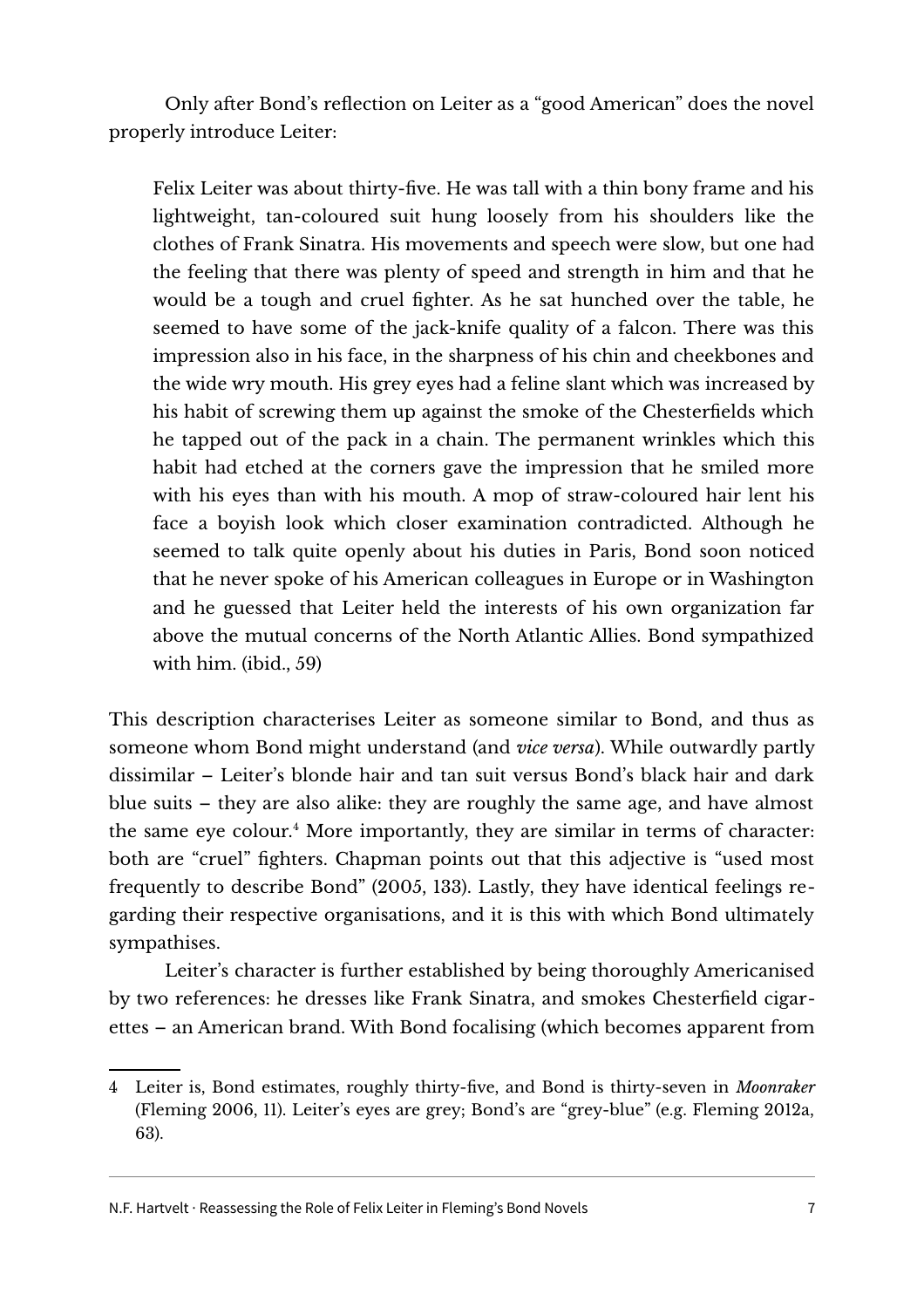phrases like "Bond soon noticed"), this means Bond is familiar enough with Sinatra, and perhaps American popular culture in general, to make this compar-ison.<sup>[5](#page-7-0)</sup> While these references may seem minor, Bond copies some of Leiter's behaviours in later novels, which further turns any hierarchy – if still present – on its head. Bond starts smoking Chesterfelds and drinking Leiter's Haig-and-Haigs (cf. Fleming 1963, 168; 2012c, 33, 256, 297, 353; 2012d, 104). Bond's decision to smoke Chesterfelds when abroad rather than, for instance, the Luckies that Captain Dexter offers him in *Live and Let Die*, demonstrate the influence Leiter has on Bond's habits – and Bond is as particular about his cigarettes as he is about the preparation of his dry martini. He smokes "a Balkan and Turkish mixture made for him by Morlands of Grosvenor Street" with "the triple gold band" (Fleming 2012a, 27, 63), which he has been "smoking since his teens" (Fleming 1963, 65). Bond's predilection for his Morlands is well-known: afer Bond (who is presumed KIA) has been brainwashed by the KGB and tries to gain access to M to assassinate him, Major Townsend interviews Bond and tries to trip him up with a "loaded remark – a reference to Bond's liking for the Morland Specials with the three gold rings" (Fleming 2012e, 8). The cigarettes are, then, one of his defning characteristics, and tracing the changes in Bond's habits throughout the novels suggests not only the subtle yet lingering infuence of Leiter's character, but also that Leiter's relationship with Bond is not one whose sole purpose is to show Bond's superiority.

The initial reference to Sinatra, who was – among other things – a singer who moved in jazz circles, anticipates the major way in which Leiter is characterised. In *Live and Let Die*, Leiter's interest in jazz music becomes clear: he "[w]rote a few pieces on Dixieland Jazz for the *Amsterdam News*, one of the local papers" (Fleming 2012d, 51). Benson also refects on Leiter's love for jazz to counter Amis's argument about his supposed lack of personality, and points out that Leiter escapes from one of Mr Big's henchmen by "arguing the fner points of Jazz" with him (ibid., 105). One more occasion shows Leiter's interest in jazz. In Bond and Leiter's frst meeting in this novel, Leiter surprises Bond by emerging from his bedroom in his hotel, and he mentions "the famous CIA 'Service With a Smile'" (ibid., 9). This may be no more than a general joke about customer service. However, the quotation marks around the phrase invite further investigation, and Leiter could refer to two things, assuming he was born *circa*

<span id="page-7-0"></span><sup>5</sup> Judith Roof discusses James Bond's (cinematic) fashion and style in relation to the Rat Pack (2005, 81-82), but the novel *Casino Royale* antedates the rise of the Rat Pack in the 1960s.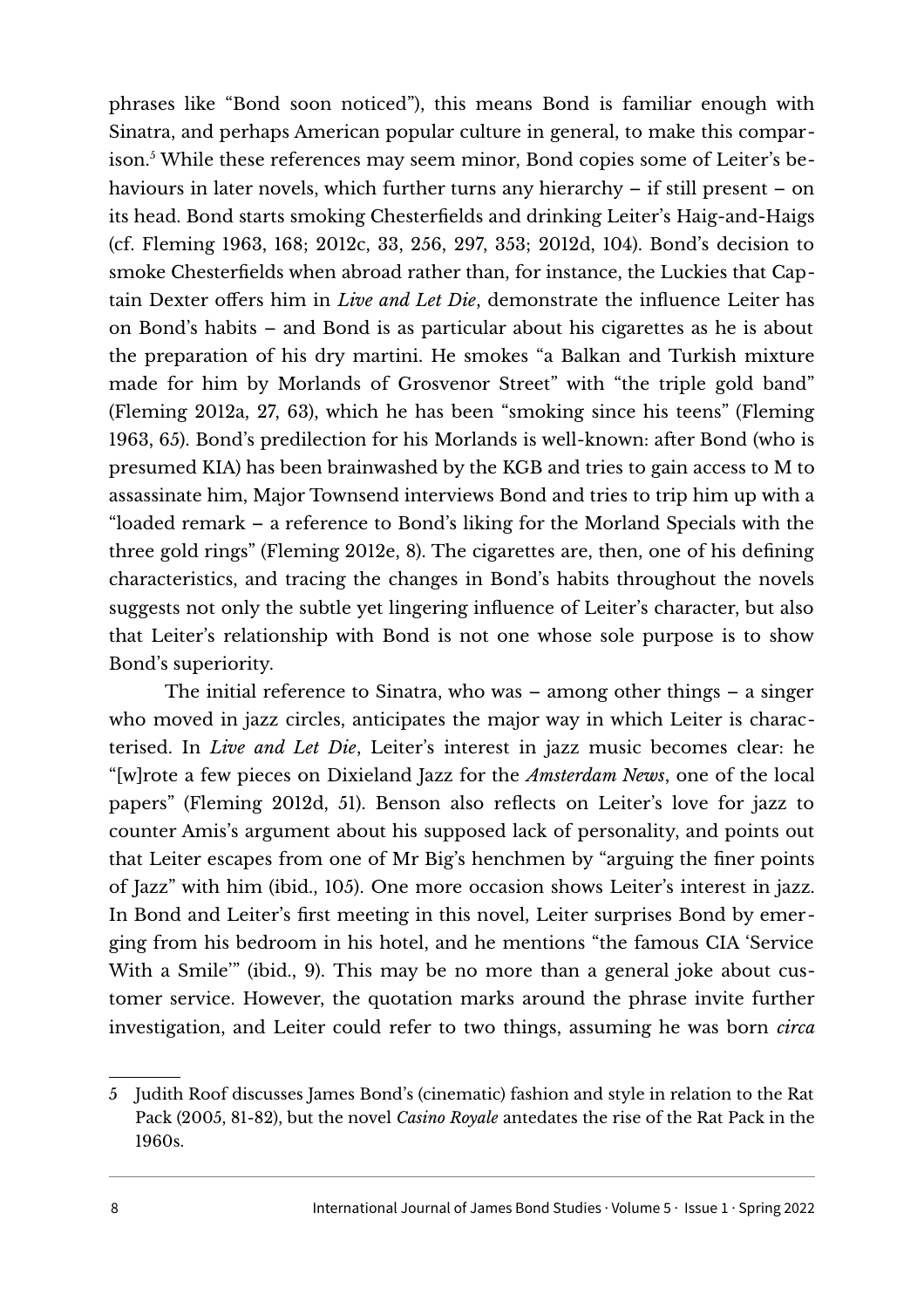1916.[6](#page-8-0) The frst might be the 1934 US Vitaphone flm starring Leon Errol, titled "Service with a Smile". This short flm sees Errol helming a petrol station that is destroyed in a fre, but with the insurance money he (day)dreams up a much improved petrol station including chorus girls that perform, indeed, (car) service with a smile as they sing those words ("Service" 2007). A second, more relevant reference might be the 1937 Betty Boop short, "Service With a Smile". Betty has just opened the Hi-De-Ho-Tel and receives numerous complaints from her guests, who all call room service. The number of calls overwhelms her; nevertheless, every time she picks up the phone she utters the phrase "[t]his is Betty, service with a smile" ("Betty Boop" 2017). An increasingly desperate Betty is saved by Grampy, who comes up with clever solutions for the guests' complaints. Betty's character is clearly linked to the Jazz Age, explaining Leiter's potential interest in the cartoons, which sometimes featured jazz musicians like Louis Armstrong, Don Redman and Cab Calloway (O'Meally 2004, 279, 295n49). In *Live and Let Die*, Leiter mentions that, among others, Armstrong and Calloway played in the Savoy Ballroom (2012d, 62-63), evincing his interest in them.

Afer *Live and Let Die*, which Leiter survives despite Fleming's initial intent to retire him defnitively, Leiter changes when he loses one arm and half a leg to a shark. Matthew Sherman suggests that Leiter, in *Diamonds Are Forever*, "represents a disabled America, bearing a hook for a hand and a prosthetic leg" (2019, 146). He is indeed frst introduced as such in that novel, and Bond, in another moment of refection,

added up his impressions. The right arm had gone, and the left leg, and there were imperceptible scars below the hairline above the right eye that suggested a good deal of grafing, but otherwise Leiter looked in good shape. The grey eyes were undefeated, the shock of straw-coloured hair had no hint of grey in it, and there was none of the bitterness of the cripple in Leiter's face. (2012b, 84-85)

Leiter's hook does not stop him from driving and shifing gears. It does, however, stop him from getting in on the underwater action in *Thunderball* – until the moment he puts "an extra foot-fipper" on his hook, a tactic he refers to as "[c]ompensation" (1963, 215). In discussing a series of novels in which physical non-normativity is ofen associated with villainy, it is helpful to diferentiate

<span id="page-8-0"></span><sup>6</sup> This is based on *Casino Royale*'s publication date of 1952 and Griswold putting its events in 1951 (2006, 13), as well as Bond estimating Leiter's age to be thirty-fve.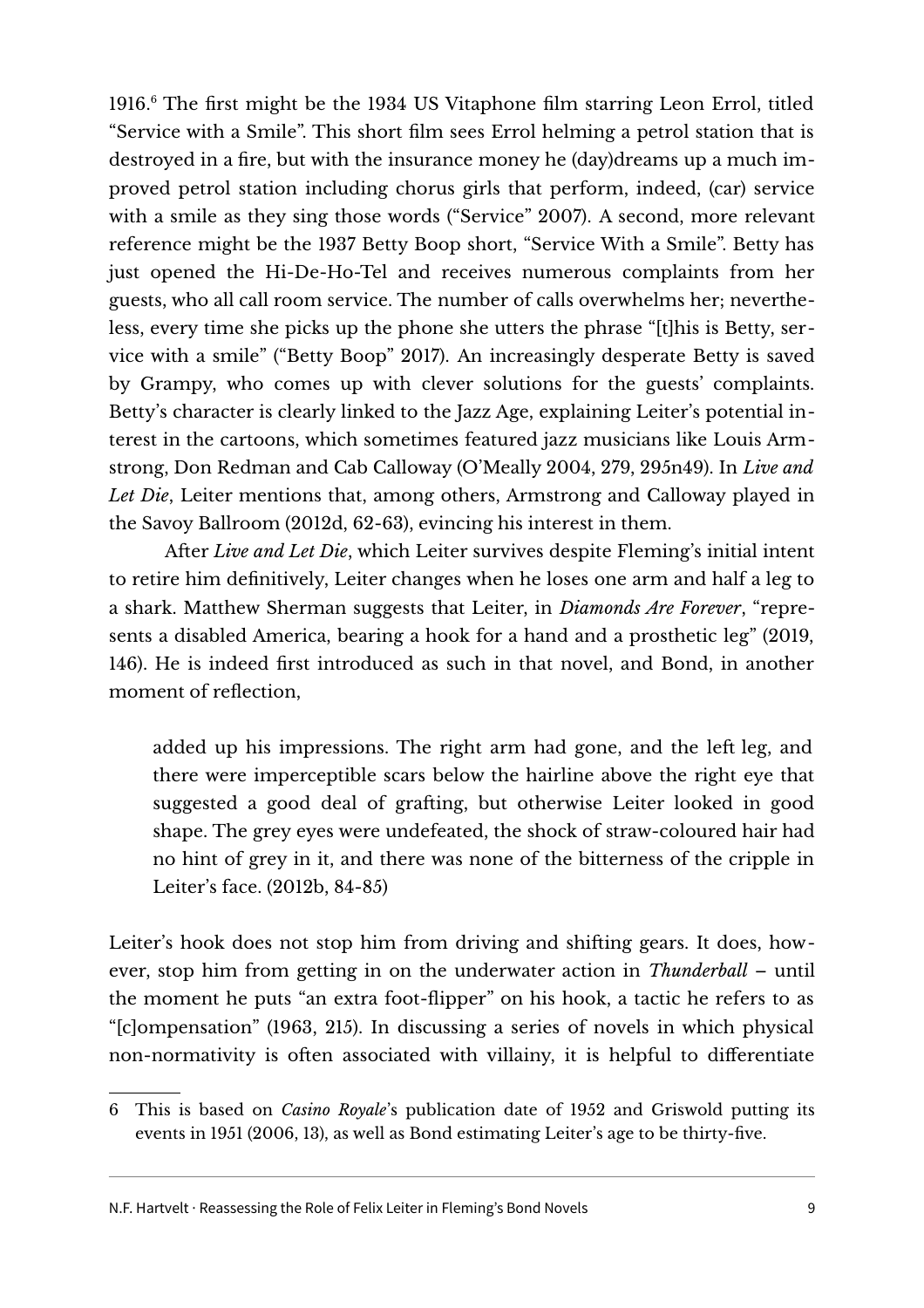between "bad-difference" and "mere-difference" views of disability.<sup>[7](#page-9-0)</sup> Philosopher Elizabeth Barnes generally defnes these two views as follows. The "bad-diference" view suggests that "not only is having a disability a bad thing, having a disability would still be a bad thing even if society was fully accommodating of disabled people"; whereas the mere-diference view holds that "having a disability makes you physically non-standard, but it doesn't (by itself or automatically) make you worse off" (2016, 55). The way the novels represent Leiter seems to fall in the mere-diference camp, as, afer becoming disabled, he is still part of the action as much as (or perhaps even more than) he was prior to this. While his employer, the CIA, is shown not to accommodate Leiter as they only offer him desk work, which he refuses,<sup>[8](#page-9-1)</sup> the narratives do accommodate him. Perhaps his representation is overly simplifed, as Bond's refection on Leiter indicates a clear mind-body division which may not really be so straightforward, but nevertheless Leiter overturns Bond's stereotypes about "the bitterness of the cripple" (Fleming 2012b, 85).

Moreover, Barnes suggests that the mere-diference view of disability "can maintain that the very thing that causes you to lose out on some goods (unique to non-disability) allows you to participate in other goods (perhaps unique to disability)" (57). Benson notes that post-*Live and Let Die* Leiter is "as cheerful and buoyant as ever. Perhaps this conscious negation of his physical handicaps is one reason why Leiter remains a useful friend to Bond" (n.p.). This does not seem to do justice to the novels, as they do engage with Leiter's disability. He may not be able to swim as well as Bond until he fgures out his fipper solution, but Bond refects that

there was no man like [Leiter] when the chips were down. Although Leiter had only a steel hook instead of a right arm – a memento of one of those assignments – he was one of the fnest lef-handed one-armed shots in the States and the hook itself could be a devastating weapon at close quarters. (Fleming 2012e, 116)

Leiter becomes, perhaps, an even more "cruel" fghter in close combat by means of his prosthesis that is "unique to [his] disability".

<span id="page-9-0"></span><sup>7</sup> Examples of villains' non-normative physical features in the novels under discussion include Scaramanga's third nipple, Largo's twice-as-big-as-normal hands, Goldfnger's "football of a head" (Fleming 2012c, 41, 243), both Blofeld's and Mr Big's sizes, and Mr Big's heart condition.

<span id="page-9-1"></span><sup>8</sup> The CIA does, however, "[pay Leiter] off handsomely" (Fleming 2012b, 86).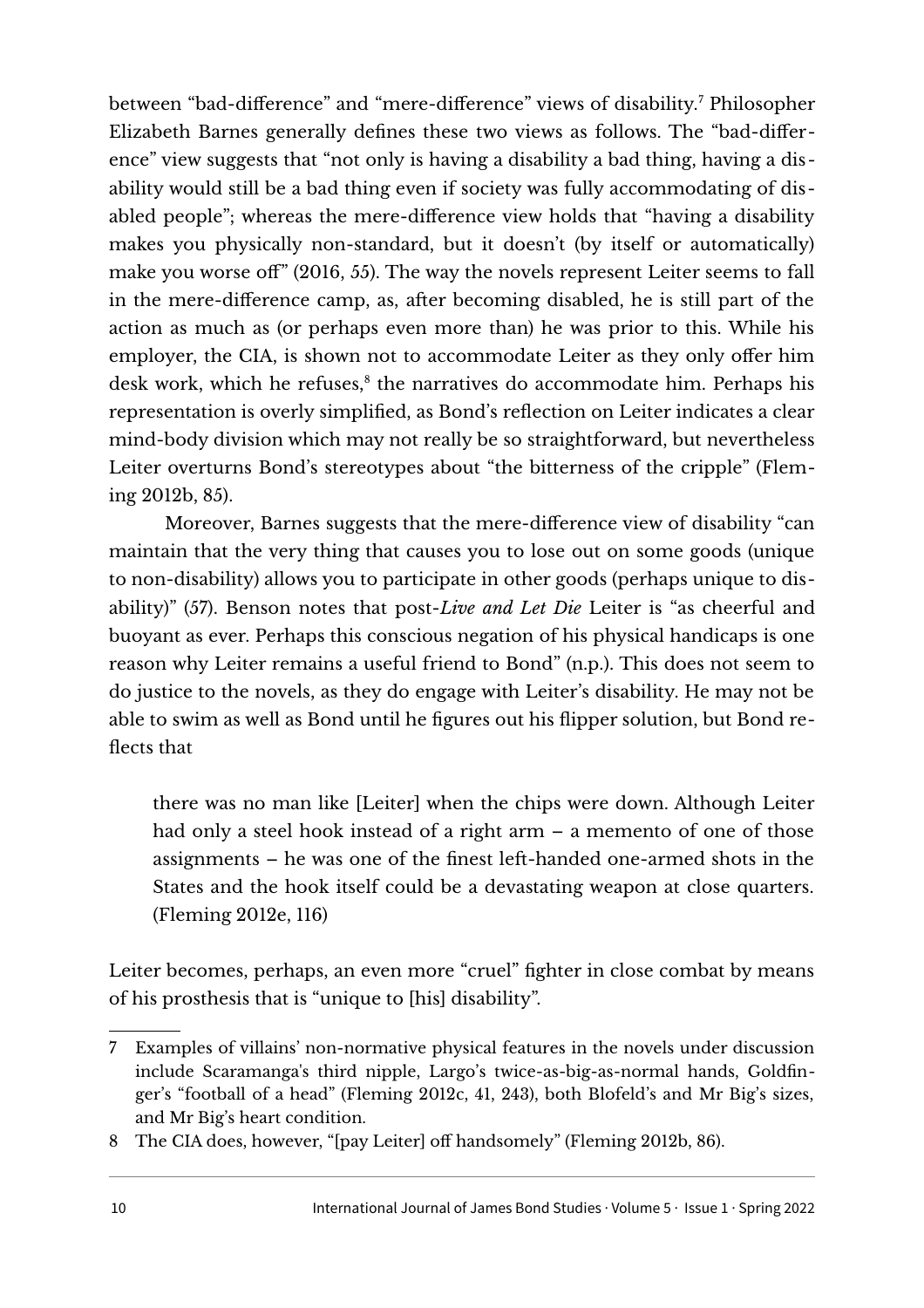Felix Leiter is perhaps not a very round character, but he is dynamic. His life drastically changes throughout the six novels in which he appears; he changes employers and becomes disabled. The narratives accommodate him, and give him a place alongside Bond. When employed by the CIA, he cares for his organisation and country, and when on a mission is willing to risk his own life and limbs to see the job through. He also has hobbies and distinct tastes: Leiter is certainly characterised to some clear extent.

#### **FRIENDSHIPS, RELATIONSHIPS, AND HOMOSOCIALITY**

Leiter furthermore plays an important role in relation to Bond, and their relationship is strong. While Amis's narrative about Leiter's (lack of) character appears to be accepted by many scholars, his notions regarding friendship in the novels are contested by, for instance, Benson. Amis argues that relationships "get a poor showing in the Bond books. Many people in them, from Honeychile Rider to Hugo Drax, make a vivid impression on our mind's eye and ear, but the way they connect up with Bond, and with one another, is obscure, or thin, or just not there" (137). Leiter provides a counterexample to this, though: after their initial meeting in Royale-les-Eaux, they "connect up" whenever Bond jumps the pond and finds himself in the United States and (often) in the Caribbean, and the two men remain steady friends.

Some critics have discussed Leiter and Bond's relationship as friendship – or lack thereof. In the recent *The Many Facets of* Diamonds Are Forever, Grant Hester rebukes any argument in favour of a friendship by claiming Leiter and Bond's relationship is only "a work relationship [...] they are merely familiar business associates who each go their own way at the end of their joint missions" (2019, 102n31). In that same publication, Jennifer Martinsen conversely suggests that "Bond feels genuine afection" for Leiter (2019, 109). Benson outlines friendship as one of the important themes in the novels, and exemplifes by discussing Leiter, "Bond's closest friend outside of England", as they "hit it off as if they have been friends since childhood" (n.p.). This section examines moments at which the relationship between Leiter and Bond is articulated, which not only contributes to understanding Leiter as a potentially round character, but also refects on how Bond is characterised and humanised through his relationships. This section focuses on the social aspects of their relationship, and in the next section these aspects will be connected to the political facets both implicit and explicit in their relationship.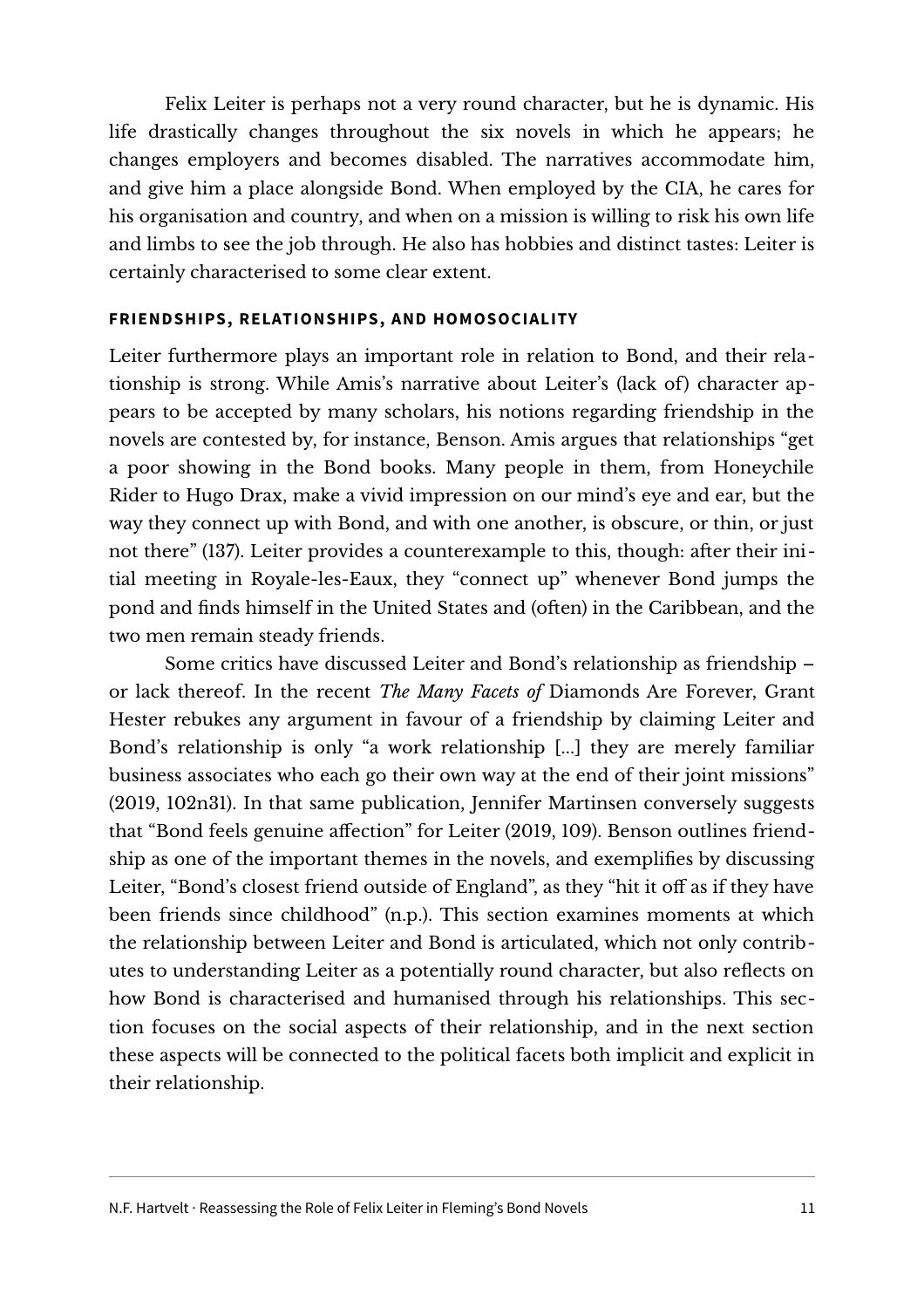Leiter's presence in *Casino Royale* is brief, but has left an impact on Bond, which becomes evident in the opening chapter of *Live and Let Die*. Upon arriving at the St Regis in New York, "a strange feeling of loneliness and empty space gripped [Bond's] heart" (Fleming 2012d, 8). This is immediately juxtaposed with Leiter's entrance onto the stage:

"Arranging the fowers by your bed. Part of the famous CIA 'Service With a Smile'". The tall thin young man came forward with a wide grin, his hand outstretched, to where Bond stood rooted with astonishment.

"Felix Leiter! What the hell are you doing here?" Bond grasped the hard hand and shook it warmly. "And what the hell are you doing in my bedroom, anyway? God! It's good to see you. Why aren't you in Paris? Don't tell me they've put you on this job?"

Leiter examined the Englishman afectionately. (ibid., 9)

This joyful expression of "unprofessional ebullience" (ibid., 10), in the thoughts of Captain Dexter (who delivered Bond to his room), sets the tone for Bond and Leiter's other reunions and general interactions. Leiter "winked at Bond behind Dexter's back" and once Dexter is gone, they "smiled at each other" (ibid., 46). Being attentive to such behaviour throughout the novels might help disprove readings like Snelling's, who argues that Bond and Leiter "are hardly more than drinking companions when not engaged in mayhem" (31). Their genuine afection for each other is built up throughout *Live and Let Die*, and culminates in Bond's distress upon fnding Leiter's body afer the Robber feeds him to a shark. There is an "urgency in [Bond's] voice" when he calls Tampa, he has "the movements of a sleep-walker" and he morosely refects: he

saw again the pale straw-coloured mop that used to hang down in disarray over the right eye, grey and humorous, and below it the wry, hawk-like face of the Texan with whom he had shared so many adventures. He thought of him for a moment, as he had been. (Fleming 2012d, 185-186)

Bond clearly cares, and mourns Leiter "as he had been". This concern, and its reciprocation, is emphasised when Bond, much later, prepares his assault on Mr Big's Isle of Surprise and Strangways tells him that he has "some good news" for him: "your friend Felix Leiter's going to be all right. [...] Apparently he insisted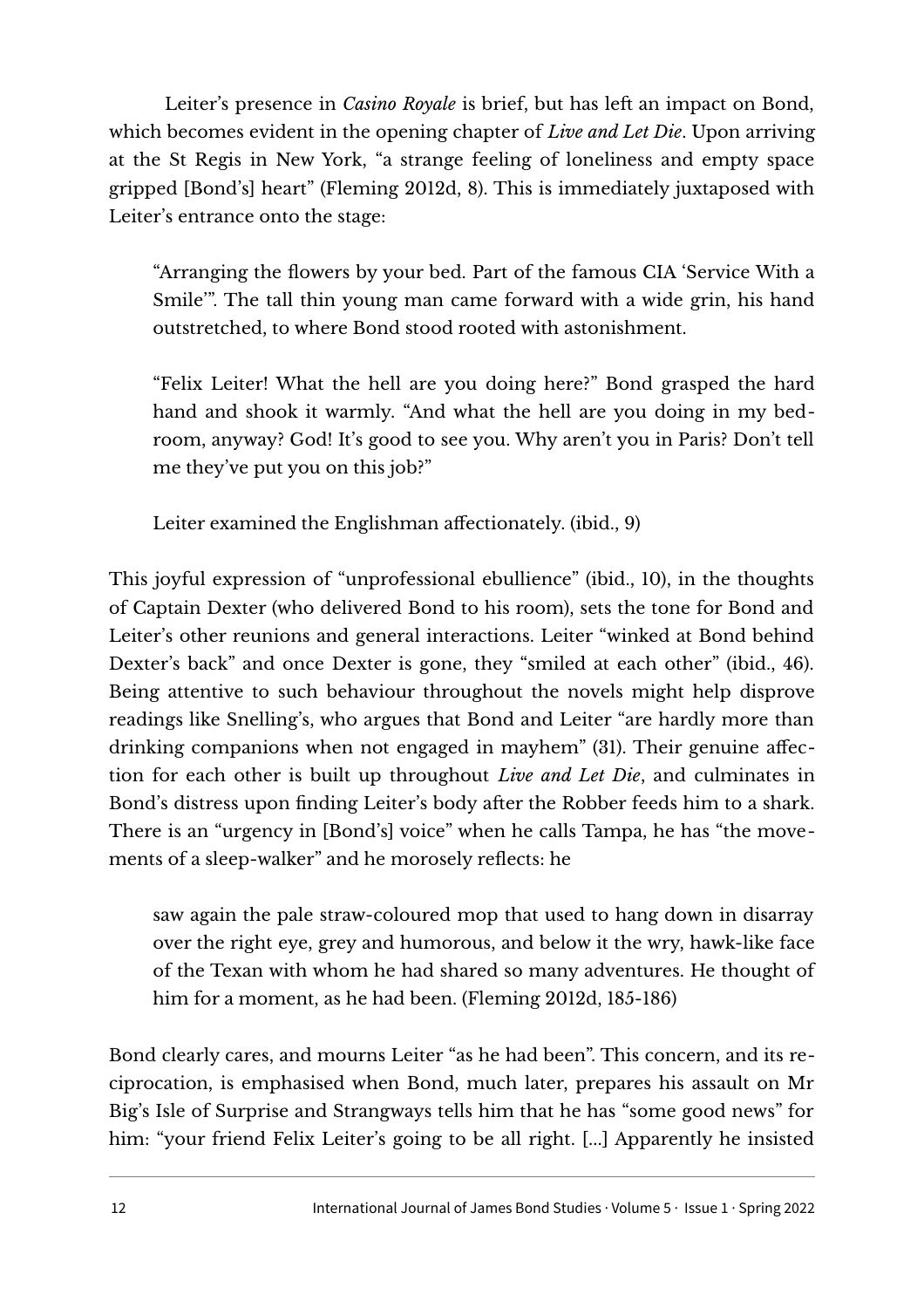on getting a message to you. First thing he thought of when he could think at all. Says he's sorry not to be with you and to tell you not to get your feet wet – or at any rate, not as wet as he did" (ibid., 236). Bond's response is emotional, and shows that his job has not completely dehumanised him: "Bond's heart was full. He looked out of the window. 'Tell him to get well quickly,' he said abruptly. 'Tell him I miss him'" (ibid.). While Hester is right in pointing out that Bond and Leiter meet when Bond is on a mission, these scenes illustrate that their relationship, at least emotionally, transcends the superfciality which a "work relationship" might imply.

Prior to Leiter's accident, *Live and Let Die* showcases a few suggestive exchanges, including Leiter's emergence from Bond's bedroom in the opening chapter, which demonstrate the men's closeness and comfort with each other's company. When Solitaire joins Leiter and Bond in Florida, Leiter suggests that she had "better take James's room and he can bed down with me" (ibid., 161). It is easy to read too much into Bond's agreement with the room arrangement (ibid., 174) as his attraction to Solitaire is clear: it is only Bond's injuries that prevent them from sleeping together on the Phantom (ibid., 138-142). Nevertheless, while "Bond might lust afer women" he "seems happiest in the company of men. Bond's homosocial nature and his deep afection for men is most powerfully relayed in Fleming's novels in which Bond expresses the warmth he feels towards his male allies" (Funnell and Dodds, 30). Benson likewise argues, in a discussion of Bond and Leiter, that "Bond seems to depend on this alliance with a male friend – it means more to him, sometimes, than his relationship with any woman in the novels" (n.p.). The novels indeed seem to invite such readings: "Bond treasured his men friends and Felix Leiter was a great slice of his past" (Fleming 2012e, 203).

One way to think through the relationship between Bond and his "men friends", is to, like Funnell and Dodds do, employ the concept of (male) homosociality. Literary critic and queer theorist Eve Kosofsky Sedgwick explains that the term homosocial most basically "describes social bonds between persons of the same sex" (2016, 1). By connecting homosociality with (erotic) desire, Sedgwick argues that this allows for a conceptualisation of "a continuum between homosocial and homosexual" (ibid., 1-2). Writing in 1985, Sedgwick points out that, in this respect, there is a diference between male and female homosociality: "'women loving women' and 'women promoting the interests of women'" is easily understood as a continuum, but this is not the case for men (ibid., 3). Brian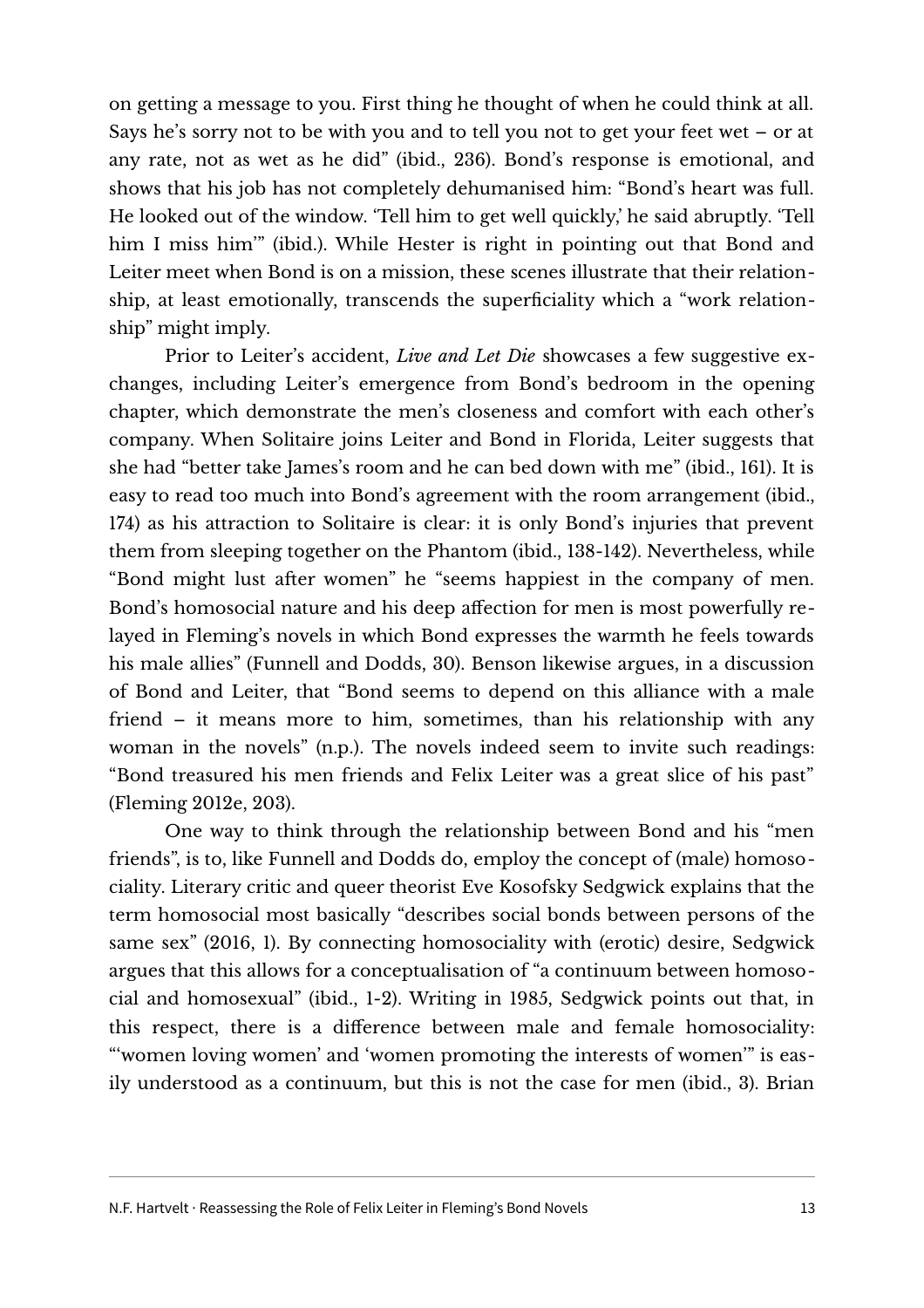Baker, in *Masculinity in Fiction and Film*, works with Sedgwick's defnition of homosociality and suggests that the very idea of a continuum

is what provokes such anxiety in postwar America: that the rigorously repressed element of desire in male homosocial relationships may have manifested itself in wartime. This fear was exacerbated by the publication of the frst volume of the Kinsey Report in 1948 (on men) […] [which] suggested that homosexual acts were much more widespread than anyone had believed. (2006, 4)

In this social climate, men "retreat[] from relations with women but [are] unable to embrace homosexuality either: a double bind. The American male protagonist then has recourse to a sublimated homosexual feeling with other like men, what Sedgwick calls 'homosociality'" (ibid., 15). While Baker writes about the American context here, he later discusses Bond and the British context. Bond has to reject homosexuality, because homosexuality and villainy became closely associated in 1950s Britain due to the defection of the British diplomat Guy Burgess. Baker explains that "Burgess's homosexuality was identifed with his status as a 'traitor': non-normativeness with regard to sexual orientation was clearly mapped onto non-normativeness of political orientation: Burgess was doubly 'queer'" (ibid., 37). Jeremy Black, whom Baker points at here, further indicates that "the repeatedly affirmed heterosexuality of Bond is a rejection of the ambiguity that Fleming saw in homosexuality, an ambiguity that was political as much as sexual. The homosexual traitor Guy Burgess was thus the antithesis of Bond" (105-106).

The concurrence of villainy and homosexuality, like villainy and physical non-normativity, is well established throughout the novels.[9](#page-13-0) In *Diamonds Are Forever*, Leiter discusses Wint's notable thumb wart in the same paragraph in which he speculates that Kidd "[p]robably shacks up with Wint. Some of these homos make the worst killers" (Fleming 2012b, 157). *The Man with the Golden Gun* describes Bond's opponent Francisco Scaramanga not only as having a third nipple, but also as "sexually abnormal" and as "a sexual fetishist with possible homosexual tendencies" (Fleming 2012e, 39). In that same novel, Bond attempts

<span id="page-13-0"></span><sup>9</sup> Matthew Bellamy suggests that Bond provided an escapist fantasy for an audience worrying about the fallout of Burgess and Maclean's defections, a fantasy that "derives much of its cultural resonance and import from the continued villainizing of homosexuals, especially those in state service" (2018, 136-137). Bellamy further suggests that Bond replaces the homosocial gentleman spy of the past (137), but perhaps there is a spectrum here, and a fuidity across that spectrum.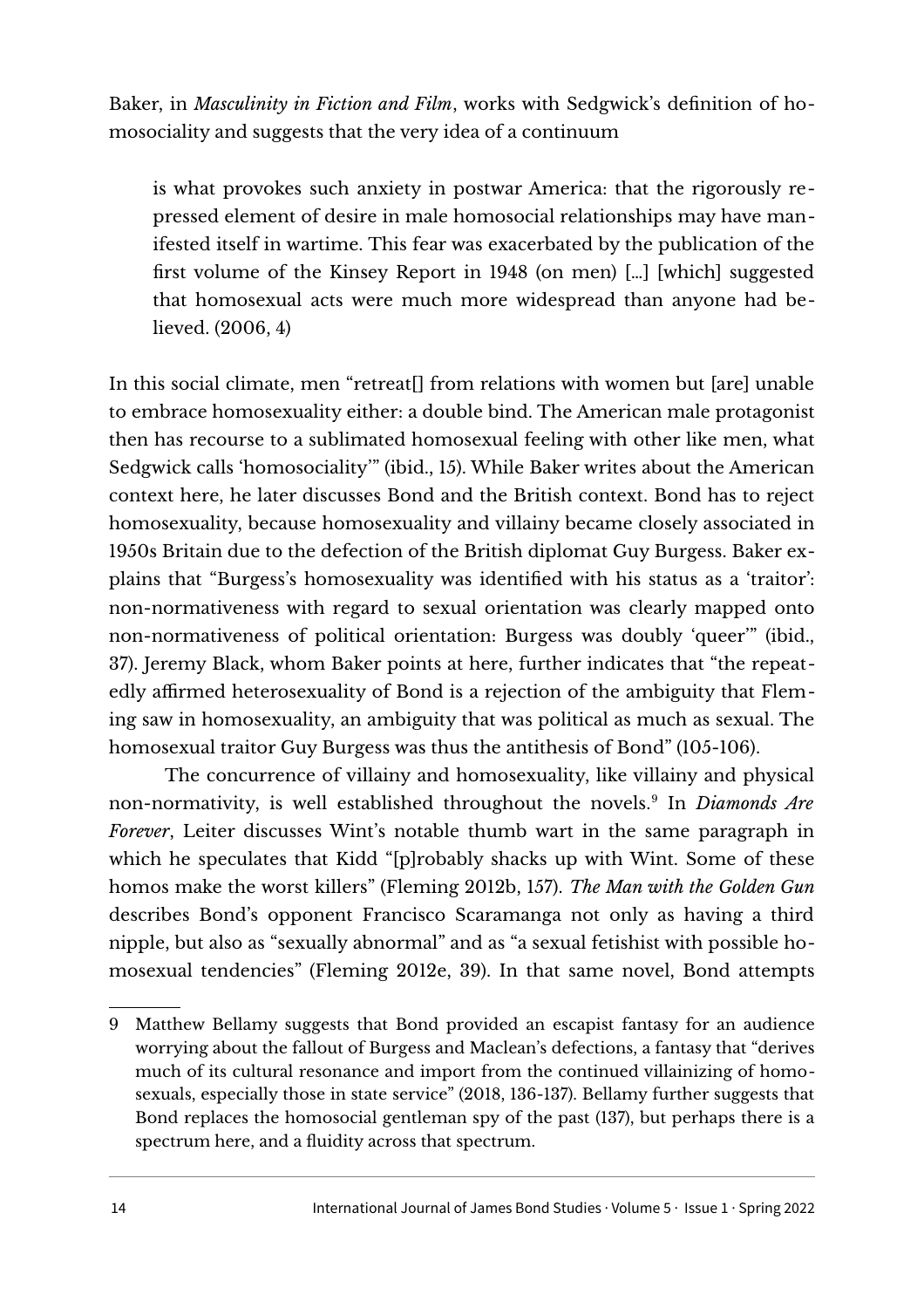(and fails) to assassinate M as Bond has been brainwashed by the KGB in the preceding novel. M partly excuses him for his actions, noting that that "007 was a sick man" (ibid., 13). He asks Bond "if you found these people so reasonable and charming, why didn't you stay there [with the KGB]? Others have. Burgess is dead, but you could have chummed up with Maclean" (ibid., 20). By lumping in Bond with Burgess and Maclean, and calling the brainwashed Bond a sick man, M reinforces the threefold relationship between being a double agent, being homosexual, and being "sick".

Were Bond to feel homosexual desire in such a work (and social) environment, he would have to repress it. Nevertheless, Bond himself seems a bit more progressive in his views than M is, showing how the novels subtly engage with the homosocial/homosexual continuum. Bond remarks, to Tifany Case, that he is "almost married already. To a man. Name begins with M" (Fleming 2012b, 262). *Diamonds Are Forever* was published a decade before the 1967 Sexual Offences Act, which partly decriminalised certain homosexual acts in the UK, and Bond's quip shows that he is able to  $-$  however jokingly  $-$  conceive of a marriage between men. M, however, might not appreciate the quip as his views of homosexuality become clear in *The Man with the Golden Gun*. This novel has another scene that suggests Bond's comparatively progressive views. Bond has infltrated Scaramanga's operations as his bodyguard-*cum*-security-officer, but is identified as James Bond by Scaramanga's hotel manager. However, afer the manager is revealed to be a CIA operative, "Bond looked at the man with the recognition that exists between crooks, between homosexuals, between secret agents. It is the look common to men bound by secrecy – by common trouble" (Fleming 2012e, 108). Bond thinking these kinds of men have something in "common" suggests some sense of kinship, and putting in concomitance homosexuality and government service reads much more positively here than the earlier link to Burgess. This kinship can be related to Leiter in another reading, although it is a bit of a stretch. The word "crook", other than referring to villains occasionally, is used between Bond and Leiter. Just after the quote above, the CIA operative leads Bond to Leiter, whom he calls a "goddamned lousy crook" afer his disbelief and joy at seeing Leiter – the next chapter opens with Bond being, afer this meeting, "almost lightheaded with pleasure" (ibid., 110). In *Diamonds Are Forever*, Bond calls Leiter a "crooked spy" and Leiter calls Bond "you crook!" (Fleming 2012b, 84, 166). This is clearly afectionate, jocular usage, and allows for a reading of the quote above as suggesting it is, perhaps, not so bad to be bound by secrecy with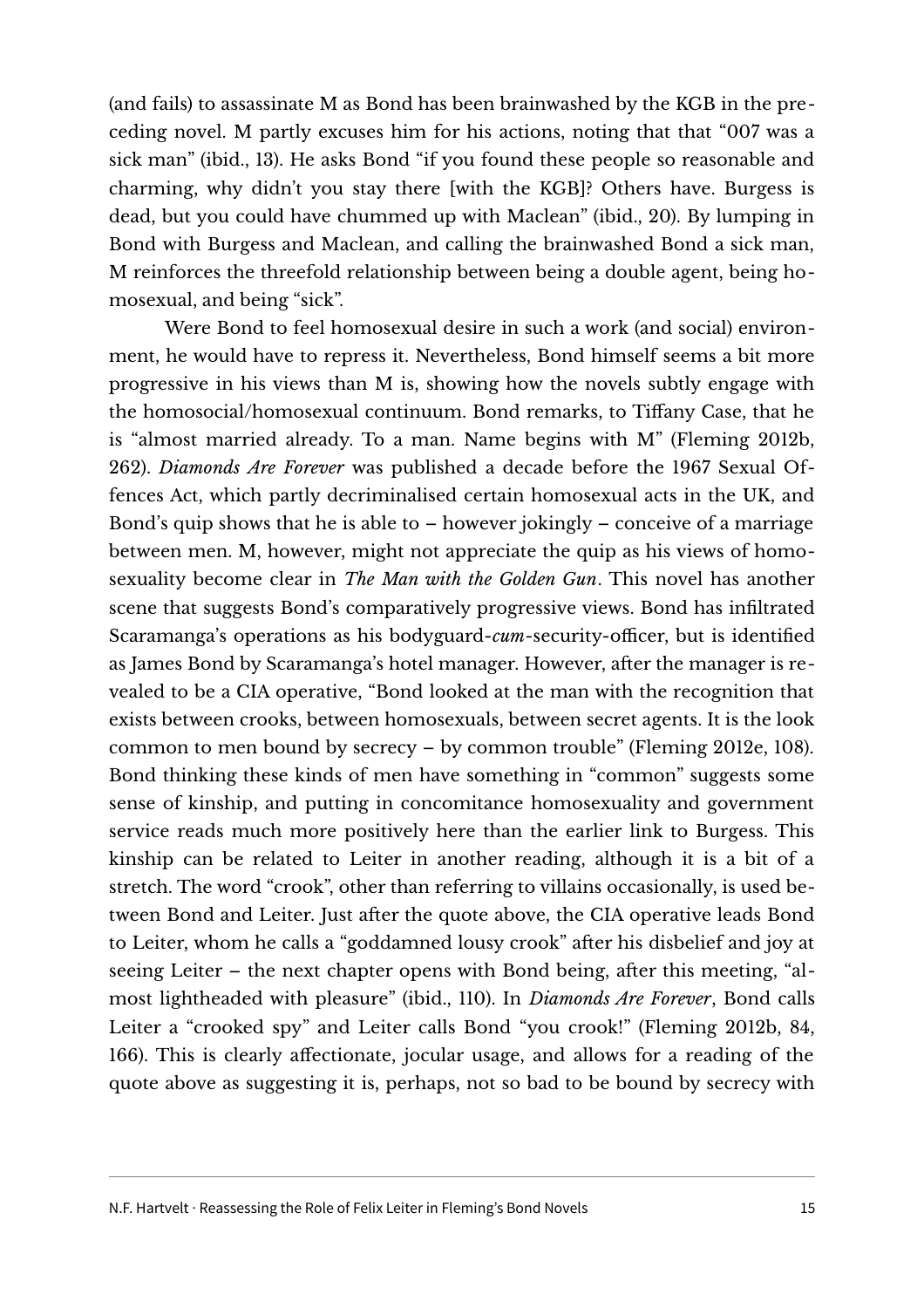other men – whether they be crooks, homosexuals, secret agents, or some combination of those things.

The novels further illustrate that, although much about him might resist a homosexual if not a homosocial reading, masculine qualities are attractive to Bond. In *Thunderball*, what draws Bond's attention to Domino – afer a paragraph refecting on the dangers of women drivers – is that "this girl drove like a man. [...] And, equally rare in a woman, she took a man's pleasure in the feel of her machine" (Fleming 1963, 110). This is high praise from a man whose "car was his only personal hobby. [...] Bond drove it hard and well and with an almost sensual pleasure" (Fleming 2012a, 38). In *Live and Let Die*, during the aforementioned train ride from New York to Florida, Bond and Solitaire kiss: "she brought his lips against hers again and kissed him long and lasciviously, as if she was the man and he the woman" (Fleming 2012d, 138). This gender role reversal shows Bond carefully exploring what constitutes masculinity and femininity, and this is a positive experience for him: Bond tells Solitaire that "[y]ou kiss more wonderfully than any girl I have ever known" (ibid., 139). Her masculine way of kissing appeals to him just like Domino's masculine way of driving does. Christine Bold refers to related examples as "textual slippage," with "homoerotic pleasure surfacing in physical descriptions of women" (2009, 212). Reading Bond's relationship with some women foregrounds that these "masculine" qualities, that are implicitly present in his men friends, are attractive to Bond. The narrative might not refect on this explicitly because Bond understands those (attractive) qualities to be present in men inherently.

Bond and Leiter also explore masculine/feminine boundaries in their relationship, which can be read as a homosocial relationship that they navigate with the heterosexual vocabulary available to them. Baker explains that the 1957 Wolfendon Report led to "the codifcation of the sexual category of 'homosexual' within the law (and therefore stricter regulation of homosexuality in public and private)" (33). Despite Bond's joke about being married to M, marriage was then a heterosexual institution. Likewise, Bond might not have a bi- or homosexual (or homosocial) vocabulary readily available through which to negotiate his relationship with Leiter, and therefore they engage with a heterosexual vocabulary and assign male and female roles to themselves. In *Live and Let Die*, Leiter sets himself up submissively by "arranging the fowers" by Bond's bedside, and Bond continues this ploy when he calls M and they discuss Bond's mission in code, over the phone. Bond explains he's "off right away with Felicia," which puzzles M (Fleming 2012d, 109). Bond spells it out for him: F-E-L-I (from the) C-I-A. In other words, Felix from the CIA, Bond's "new secretary from Washington" (ibid.).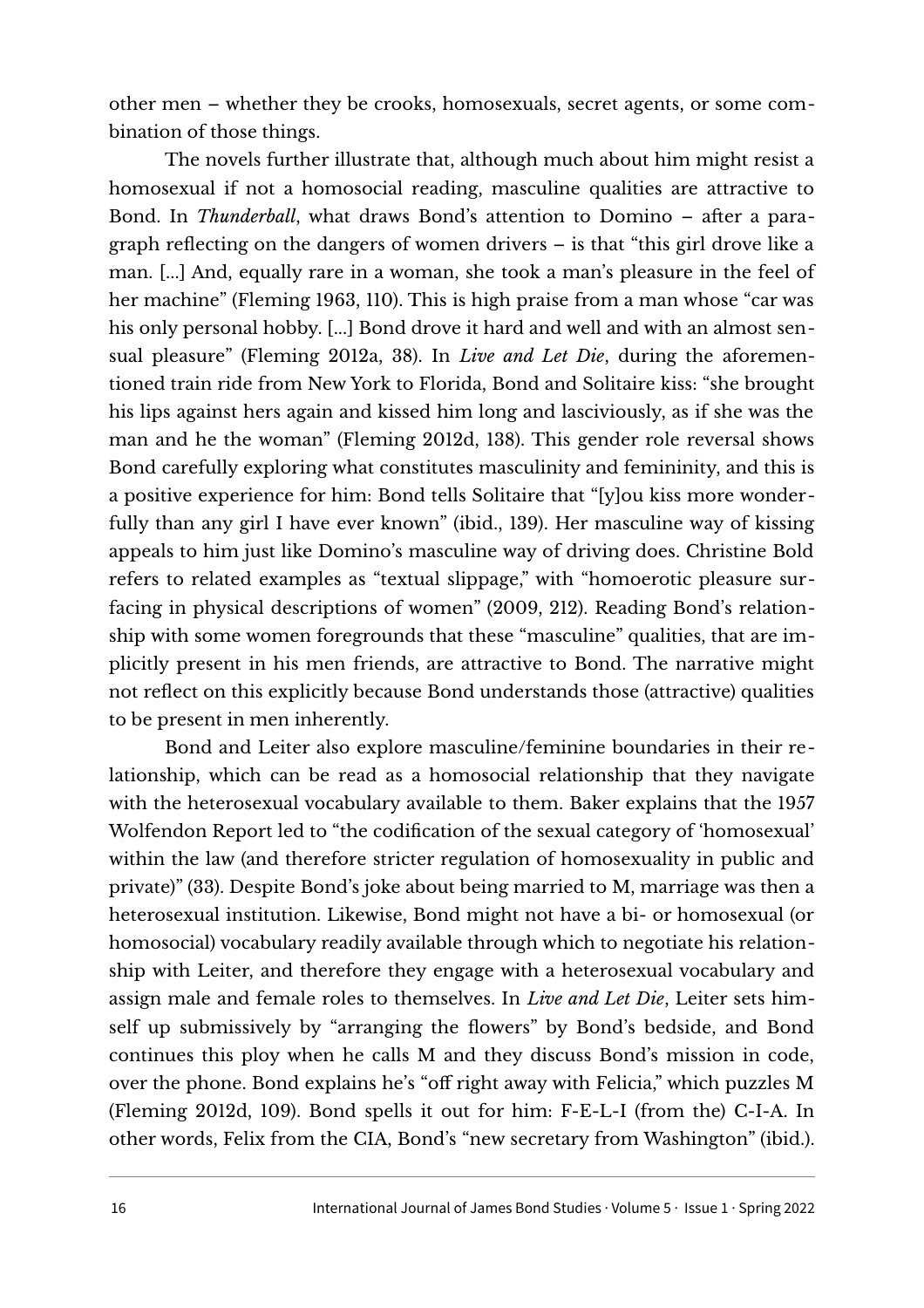Here Bond assigns "Felicia" Leiter a female secretarial role. The opposite happens in *Thunderball*. Leiter calls Bond at his hotel, waking Bond from a nightmare: "Bond reached out a drugged hand for the receiver. It was Leiter. [...] What the hell was Bond doing? Did he want someone to help with the zip?" (Fleming 1963, 140). This implies Bond struggling with a dress, needing someone to zip it up. Later, when the *Manta* submarine docks and they are about to board, Leiter says, "[w]ell, here we go. And to one hell of a bad start. Not a hat between us to salute the quarter deck with. You curtsy, I'll bow" (ibid., 194). In playing around with assigning these gender roles, even in fun, the strict binary division between these categories fades. Their interactions also evince very little of the general anxiety about what masculinity might constitute in "debates over homosexuality in the 1950s" (Baker, 33). The novels explicitly engage with the relationship between (homo)sexuality and villainy at a time of anxiety about the defnition of these categories, and in showing a measure of fexibility with them the novels seem to subtly subvert contemporary rigid social expectations. Edward Biddulph makes a similar argument about a scene in *Diamonds Are Forever* in which Leiter orders Bond's food for him, and Bond's response to this may "suggest[] a familiarity" like that "between close friends or even a couple in a domestic relationship" (2019, 181). However, as Biddulph points out, such a reading does not adequately frame this scene within its sociocultural 1950's context, in which such behaviour as the host of a meal was not unexpected. Nevertheless, "it remains reasonable to suggest that contemporaneous social convention with regard to hospitality, which is refected in the dining descriptions, permitted such a relationship to develop by providing opportunities for gender conventions to be subtly subverted" (ibid., 182).

Leiter is thus an important character to appreciate Bond's (as well as Leiter's) understanding of his masculinity and sexuality, as their relationship is an important locus in which the boundaries of these categories are navigated. Whether the evidence presented suggests that they are navigating (erotic) desire in their homosocial relationship or not, they are certainly good friends. This viewpoint is neglected too ofen in discussions of the geopolitical dimensions of the novels.

### **ORGANISATIONS AND ALLIANCES**

Having shown that Leiter can be read as a dynamic character in his own right, and having examined Bond and Leiter's relationship as a friendship, this article will now turn to the role politics play between Bond and Leiter. The political fa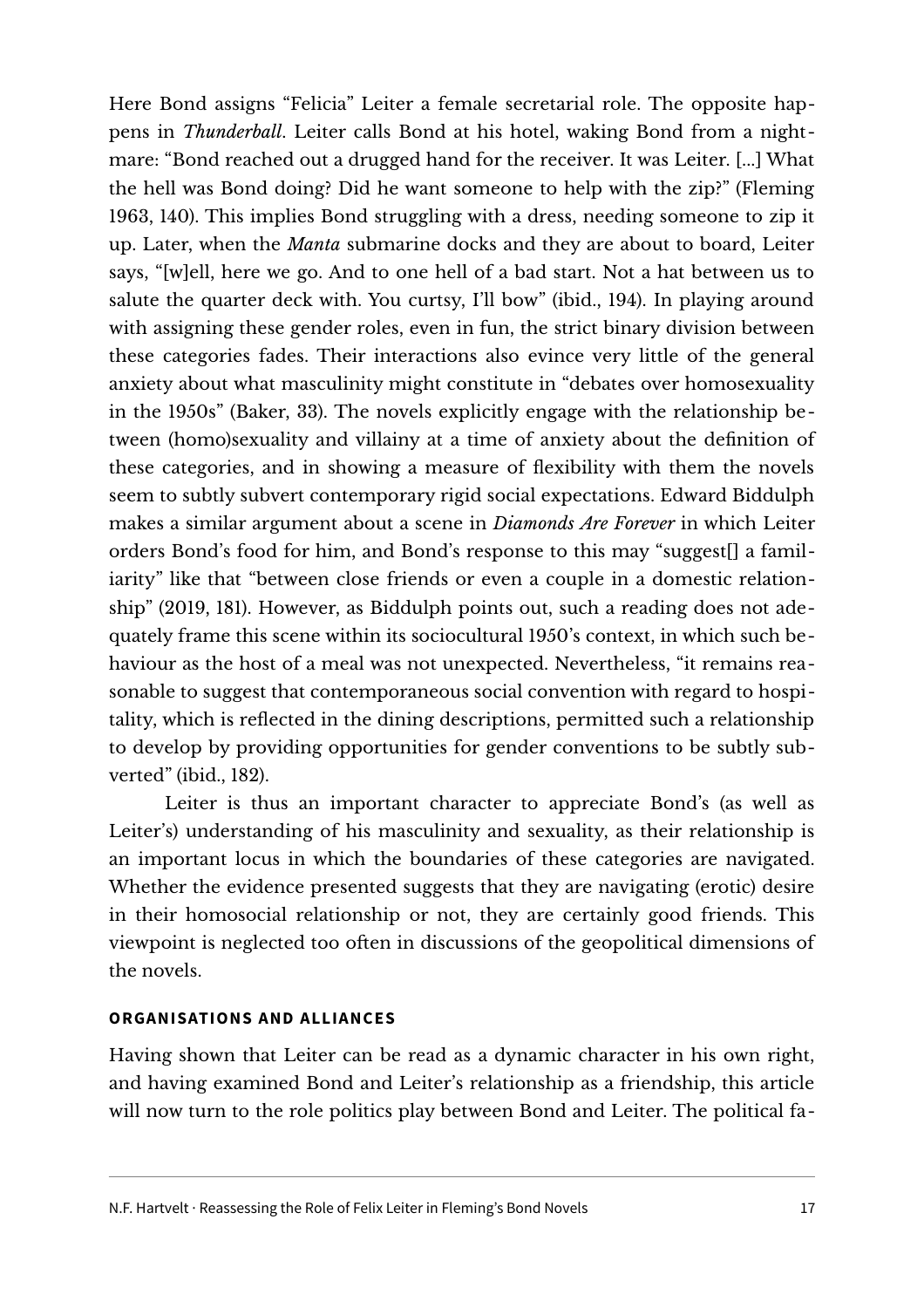cet of their relationship is one that is supported by friendship, rather than the antagonism which the historical situation might have suggested (cf. Black, 61; Lindner 2009, 85-86). Their political relationship is, of course, relevant and articulated in *Casino Royale* when Leiter provides Bond with the funds he needs to continue gambling with Le Chifre. Leiter's money is accompanied by a note: "Marshall Aid. Thirty-two million francs. With the compliments of the USA" (Fleming 2012a, [10](#page-17-0)0).<sup>10</sup> Christopher Moran points out that early CIA presence in Europe, among which we might count Leiter's job in Royale-les-Eaux, was "closely tied to the objectives of the Marshall Plan, including covert support for European unity" (2013, 131). Receiving this aid might, or perhaps should have, ofended Bond's national pride. Nevertheless, there are no hard feelings between Bond and Leiter. Afer giving him the money, Leiter simply "grinned slightly and Bond smiled back" (Fleming 2012a, 100); so, rather than reading this interaction (solely) as a power play between the US and the UK, it can be read as a favour between two men on their way to becoming fast friends. This reading is supported by Bond's later response to the money: "That envelope was the most wonderful thing that ever happened to me. I thought I was really fnished. It wasn't at all a pleasant feeling. Talk about a friend in need. One day I'll try and return the compliment" (ibid., 114-115). Naturally, all of this can be read as a veiled metaphor which reduces these characters to representatives of their respective national interests. However, such a simplistic reading would not do justice to the social dimensions of the relationship between these characters, and likewise does not explain the issue that Black raises: that the novels suggest "a far smoother working of the Anglo-American alliance than was in fact the case" (7). Chapman similarly notes that Bond and Leiter's "professional and personal friendship" is representative of the Special Relationship, but that the novels show "a quaint reversal of the real balance of power" between the US and the UK (1999, 59). Reading Bond and Leiter's relationship as personal frst, and political second, provides a solution to this conundrum.

Some of Fleming's own friendships, and his connection to the CIA, might help shed light on the novels' positive portrayal of the collaboration between the transatlantic secret services. Among Fleming's friends were John Felix Charles "Ivar" Bryce, and Thomas and Marion Leiter, whose names provided inspiration for Felix Leiter's. Felix Leiter's friendship with Bond may have been modelled on Fleming's own friendships with Ivar Bryce and Ernest Cuneo, and Fleming's

<span id="page-17-0"></span><sup>10</sup> The Marshall Plan was the American "post-Second World War reconstruction plan for Europe" (Pisani 1991, 25) which involved economic aid to western European countries damaged in WWII.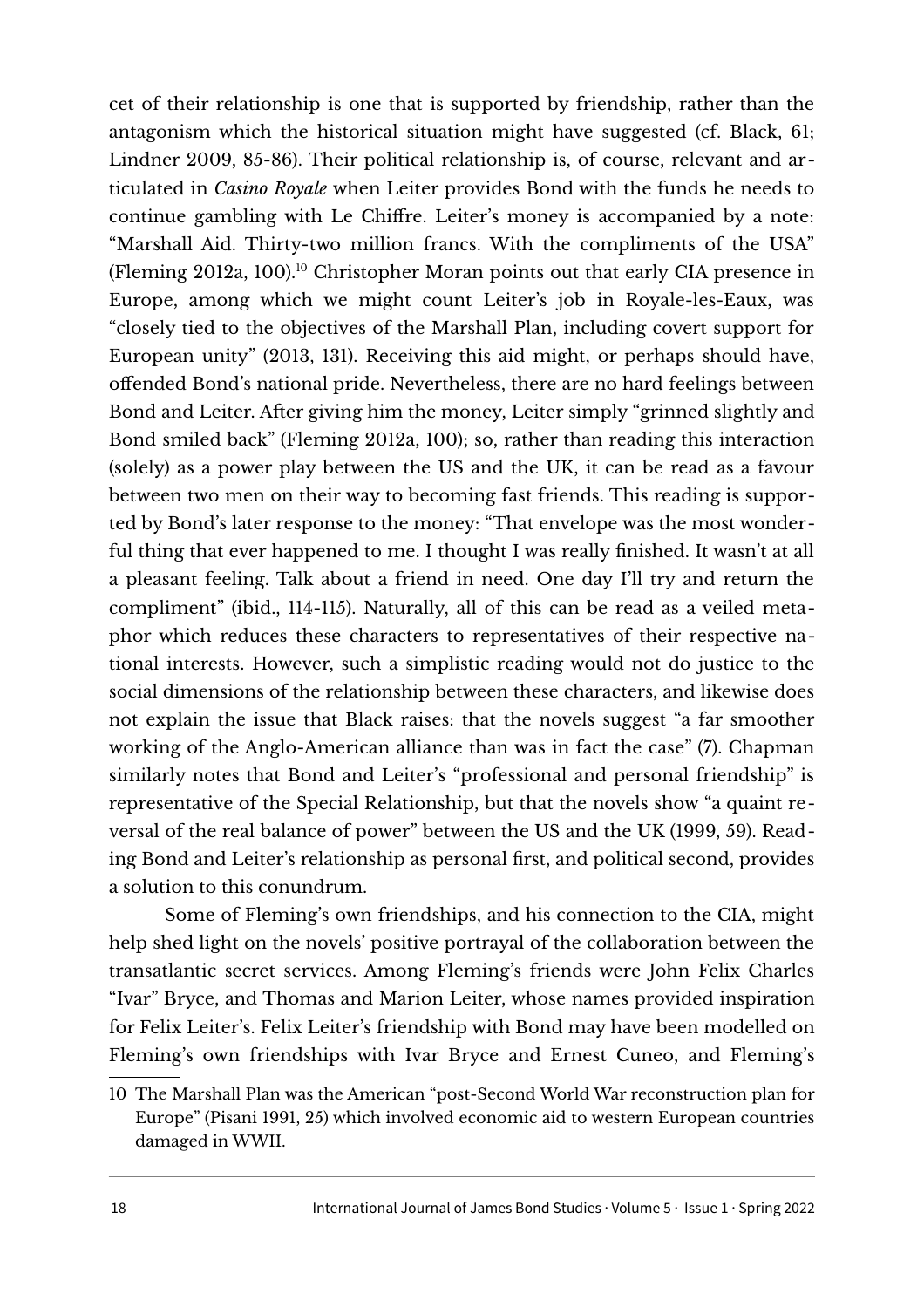American travels with them informed parts of his novels set in the US (Cull 2019, x).[11](#page-18-0) Cuneo was an American, to whom Fleming was introduced during the war. He was American Colonel William "Wild Bill" Donovan's "personal liaison between British intelligence, the White House, and the FBI", and Fleming "engaged Cuneo in a typical Anglo-American exchange" in the spirit of friendship (Conant 2008, 97-98). Cuneo's job might have inspired Leiter becoming "liaison" between the FBI and CIA in *Live and Let Die*. Fleming seemingly wanted to avoid having an issue of conficting loyalties arise in his friendship with Cuneo by writing to him in 1957 that "[m]y friendship with you is far more important to me than my status with NANA [North American Newspaper Alliance] and now with the syndicates" (qtd. in Fleming 2015, 88). Fleming was European vice-president of NANA (then owned by Cuneo) until mid-1957 (Buckton 2021, 283-284), but interpersonal friendship here supersedes allegiance to the organisation. Perhaps Fleming's conduct was likewise inspired by the behaviour of his characters; in *Diamonds Are Forever* (1956), Bond and Leiter also navigate the tension between loyalty to each other and to their respective organisations (see below).

Fleming was also involved in establishing the CIA. During Fleming's own WWII intelligence work, he became John Godfrey's personal assistant. Godfrey was then Director of Naval Intelligence, and he met with US President Roosevelt to "make the British case for an American centralized intelligence service" (Willman 2005, 183). Godfrey left Fleming in the US to work on establishing this service together with Colonel Donovan, who would head the Office of Coordinator of Information, the COI: the predecessor of the CIA (ibid.). Fleming would later boast about his role in setting up what, in 1947, became the CIA (ibid., 183-184). Fleming might have been fond of the organisation, and this afection may have infuenced his portrayal of the CIA in the Bond novels. This is impossible to prove, though, and what we are left with are the (persistently popular) novels as they are, and how these literary texts portray the Special Relationship. Moran argues that there are, broadly speaking, three ways of understanding Anglo-American relations: the evangelical, the functional, and the terminal. The terminal is characterised by the relationship being "a linguistic construct [...] that has prevented Britain from coming to terms with its diminished status on the international stage" (124). The functional hinges on an understanding between the countries' same or similar objectives, justifying collaborations (ibid.). The evangelical

<span id="page-18-0"></span><sup>11</sup> Fleming ofen used names of people he knew in his novels: Bryce is also used as an alias for Bond and Solitaire (Mr and Mrs Bryce) on the Silver Phantom in *Live and Let Die*, and Cuneo becomes *Diamonds Are Forever*'s Ernie Cureo, the friendly cab-driver who helps out Bond afer Leiter introduces them to each other.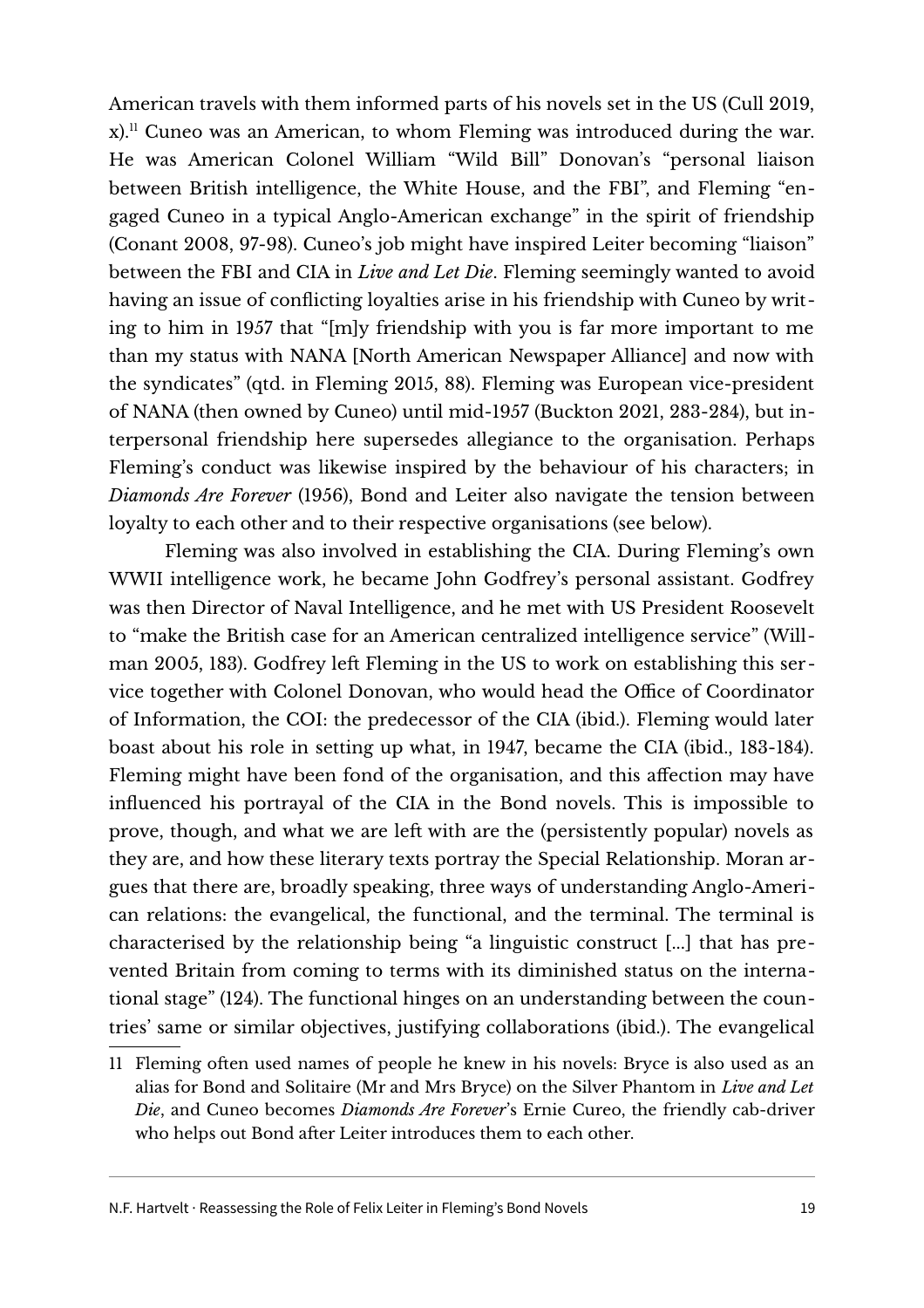"posits that an indefnable bond of trust and cooperation connects the two countries" (ibid.). Moran argues that Fleming portrays the Anglo-American relationship as an evangelical one, but points out that "[i]n real life, the relationship was ofen mired in distrust and suspicion" (ibid.).

This Anglo-American distrust does not become apparent in the Bond novels. While Leiter may play second fddle on some of his missions with Bond, the CIA as organisation seems to sufer less. Given Fleming's own fondness for the CIA, it is odd that Leiter is relegated to the Pinkerton's detective agency in *Diamonds Are Forever*. Leiter indicates that Pinkerton's made him a "good offer", but perhaps the CIA's offer of a desk job after Leiter becomes disabled would not be difficult to beat (Fleming 2012b, 86). Leiter's employment with Pinkerton's is something that remains unexplored in many key publications. Leiter is employed by the CIA only in Fleming's frst two novels, and even then not very straightforwardly. In *Live and Let Die* he is "sort of a liaison between the Central Intelligence Agency and our friends of the FBI" (Fleming 2012d, 10). This workaround might simply be a plot necessity to allow Leiter to work on American territory (with Bond), which the CIA is not allowed to do. In *Thunderball*, Leiter tells Bond he has been temporarily drafed by the CIA for Operation Thunderball and specifcally to "team up with [Bond] down here" (Fleming 1963, 121). In *Goldfinger*, Bond addresses his secret message to "FELIX LEITER CARE PINKER-TON'S DETECTIVE AGENCY" (Fleming 2012c, 314). Afer receiving that message, "Leiter had really got cracking – to his chief, then to the FBI and the Pentagon. The FBI's knowledge of Bond's record, plus contact with M through the Central Intelligence Agency, had been enough to get the whole case up to the President within an hour" (ibid., 347). Leiter goes to the FBI – perhaps because the attack on Fort Knox is a domestic matter – meaning that the CIA does not feature much in *Goldfinger*. Lastly, in *The Man with the Golden Gun*, Leiter "was still working for Pinkerton's, but was also on the reserve of the CIA, who had drafed him for this particular assignment because of his knowledge, gained in the past mostly with James Bond, of Jamaica" (Fleming 2012e, 115).

So while Leiter has a connection to the CIA in most of the novels, his relationship with the CIA is not straightforward and at times tenuous. His change of employment might be a response to the difficulty his domestic work as CIA operative might have posed in *Live and Let Die*; having Leiter with the Pinkerton's allows him and Bond to work together on US domestic matters, as in *Diamonds Are Forever*. In that novel, he asks Bond if he wants to work together on the Spang case: "maybe we can help each other. Without involving our outfts, of course. Okay?" and Bond replies "[y]ou know I'd like to work with you, Felix, [...] [b]ut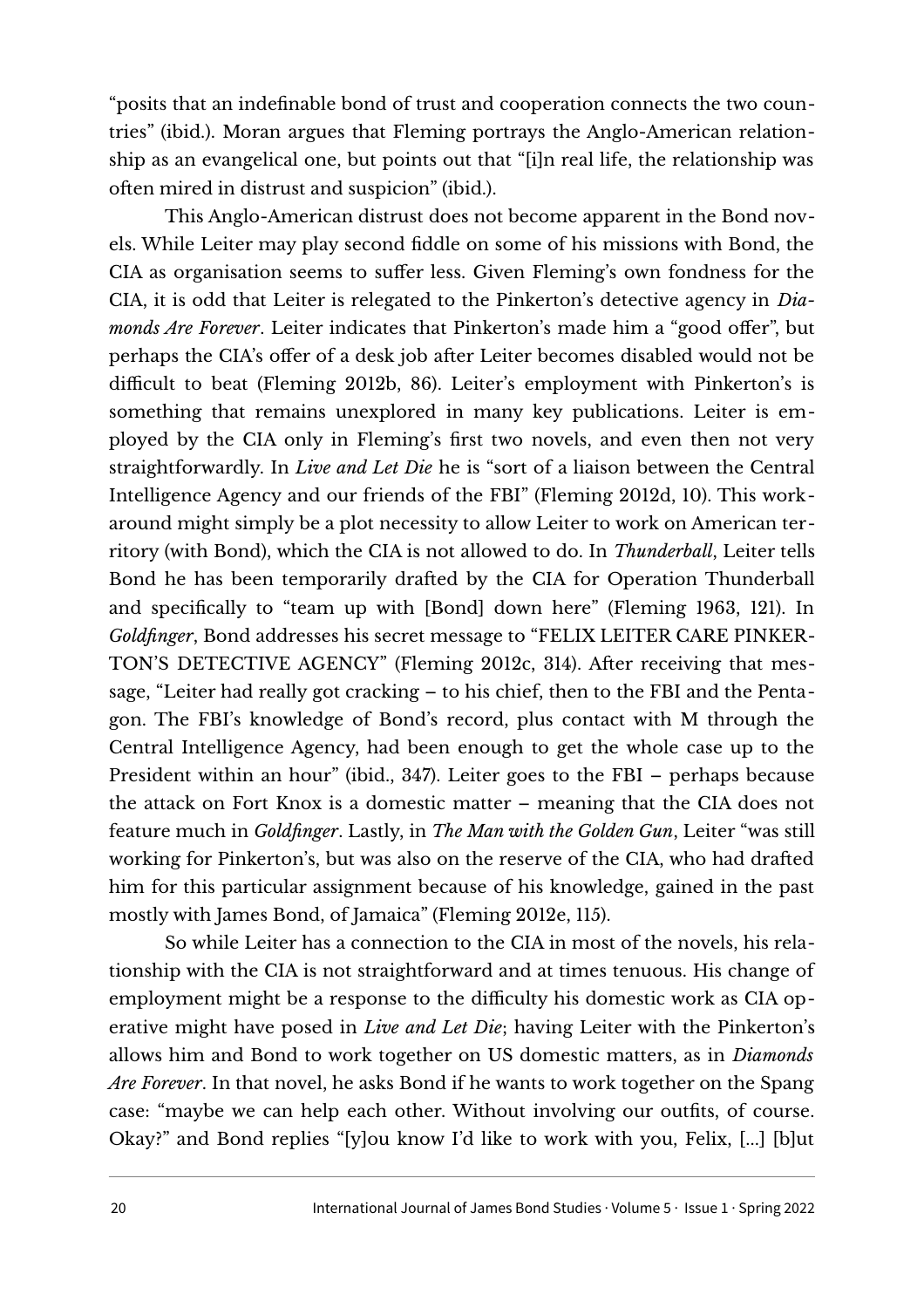I'm still working for the Government while you're probably in competition with yours. But if it turns out our target's the same, there's no sense in getting wires crossed. If we're chasing the same hare, I'll be happy to run with you" (Fleming 2012b, 87). This illustrates that Bond likes working together with Leiter, and that this does not necessarily have to happen through official channels. The transatlantic collaboration is performed on an interpersonal rather than an organisational level, which further emphasises the importance of reading Bond and Leiter's political relationship through the lens of their friendship. Leiter is on reserve to the CIA in *Thunderball* and *The Man with the Golden Gun* specifcally because he works well together with Bond. In the latter novel, when Bond frst sees Leiter, he "stopped in his tracks. His face split into a smile broader than he had smiled for what? Was it three years or four?" (Fleming 2012e, 108). Bond's joy at working with Leiter becomes evident, and appears to be an important source of happiness in Bond's life. Attention to this relationship thus also further helps in understanding how Bond is humanised – he is more than simply a representation of British fortitude.

#### **CONCLUSION: HAPPY TO RUN WITH YOU**

At the time Fleming wrote his Bond stories, the relationship between US and UK intelligence services was fraught. The US was concerned "about Britain as a security risk, a comment on the impact of Burgess, Maclean, Blake and Philby. [...] The CIA's counterintelligence staff understandably had little confidence in British intelligence" (Black, 61). Moreover, after the defections, the Suez Canal crisis in 1956 "publicly signalled the end of Britain's international clout" and showed that, in the post-war "geopolitical reshuffle [...] Britain lost out to its more infuential wartime ally, the US" (Lindner, 85-86). In the light of recent blemishes on British intelligence, Fleming might have wanted to show that MI6 had plenty to ofer, still. While Bond therefore sees most of the action in the novels, Leiter's presence must be understood as being multi-faceted: he is more than simply an American intelligence operative over whom Bond triumphs.

The novels portray the relationship between UK and US intelligence positively – and perhaps idealistically so. Nevertheless, understanding Leiter's role in the novels as predominantly Bond's friend, and secondarily as representative of American political interests, helps answer the question why this may be so. The novels in which Leiter features illustrate a transatlantic intelligence atmosphere of trust, rather than suspicion. It shows two allied intelligence services working together in a geopolitical, Cold War environment in which trust was a scarce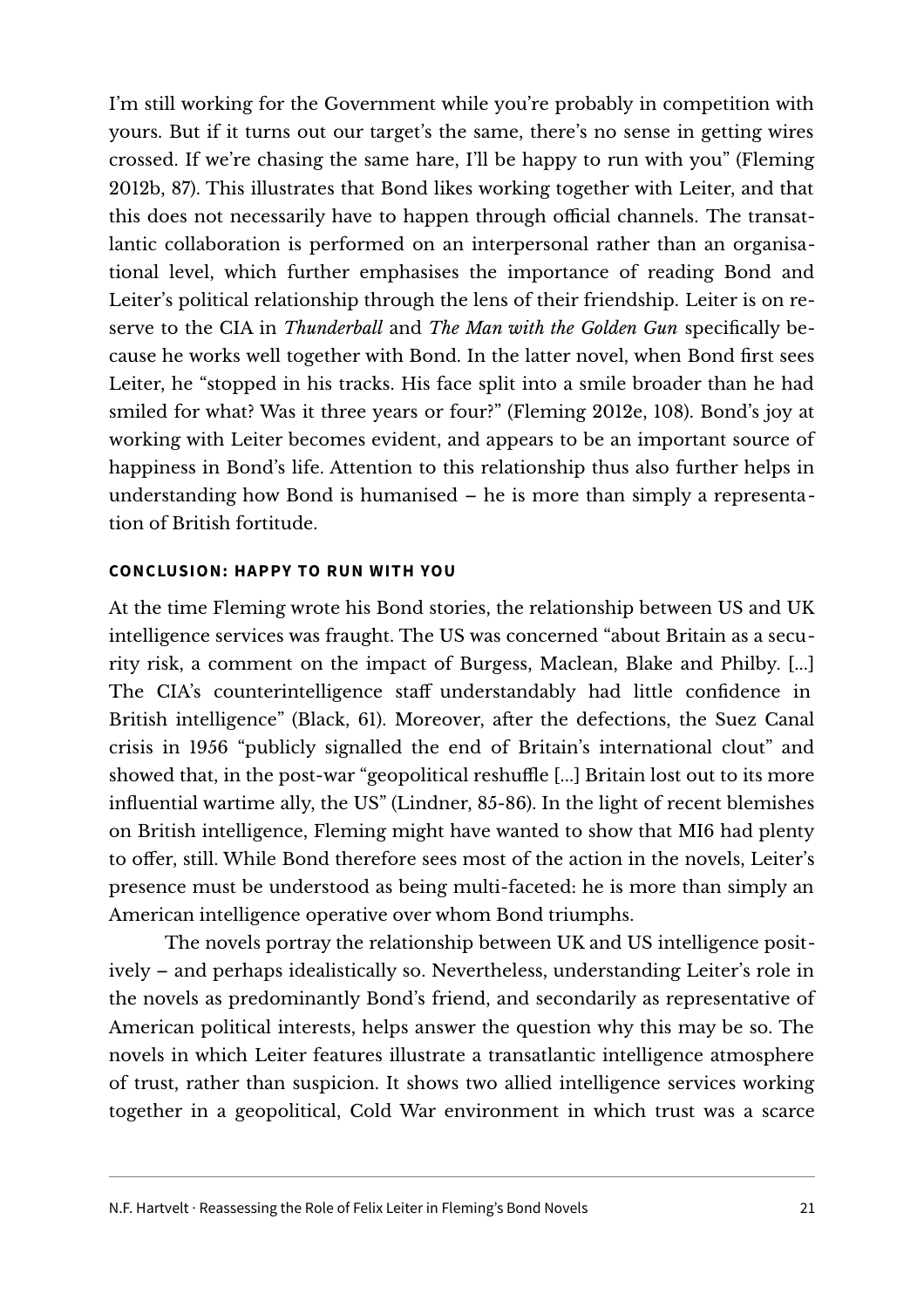commodity, united against common enemies: frst SMERSH, then SPECTRE. This approach to the novels does not ignore the charged political atmosphere, but rather reads in them the desire to improve relations: whenever friends work together, evil is defeated.

### **REFERENCES**

Amis, Kingsley. 1965. *The James Bond Dossier*. London: Cox and Wyman Ltd.

- Baker, Brian. 2006. *Masculinity in Film and Fiction: Representing Men in Popular Genres, 1945-2000*. London: Continuum.
- Barnes, Elizabeth. 2016. *The Minority Body: A Theory of Disability*. Oxford: Oxford University Press.
- Bellamy, Matthew. 2018. "Drone Masculinity". *Studies in Popular Culture* 41(1): 128- 161.
- Bennett, Tony. 2017. "The Bond Phenomenon: Theorising a Popular Hero A Retrospective." *The International Journal of James Bond Studies* 1(1): 1-34. [http://doi.org/10.24877/jbs.4.](http://doi.org/10.24877/jbs.4)
- Bennett, Tony, and Janet Woollacott. 1987. *Bond and Beyond: The Political Career of a Popular Hero*. Basingstoke: Macmillan.
- Benson, Raymond. [1984] 2012. *The James Bond Bedside Companion*. Hertford: Crossroad Press.
- "Betty Boop Service with a Smile 1937 Vintage Cartoon Animation". 2017. Uploaded by GoonCartoons, *YouTube*. [https://www.youtube.com/watch?](https://www.youtube.com/watch?v=LyT6EURIr6Y) [v=LyT6EURIr6Y.](https://www.youtube.com/watch?v=LyT6EURIr6Y)
- Biddulph, Edward. 2019. "A Happy Selection: The Representation of Food and Drink in the Book and Film of *Diamonds Are Forever*". In *The Many Facets of*  Diamonds Are Forever*: James Bond on Page and Screen*, ed. Oliver Buckton. Lanham: Lexington Books: 177-198.
- Black, Jeremy. 2001. *The Politics of James Bond: From Fleming's Novels to the Big Screen*. Westport: Praeger.
- Bold, Christine. [2003] 2009. "'Under the very skirts of Britannia': Re-Reading Women in the James Bond novels". In *The James Bond Phenomenon: A Critical Reader*, ed. Christoph Lindner. Manchester: Manchester University Press: 169-183.
- Britt, Ryan. 2021. "Jefrey Wright Says the Masculinity of James Bond Has 'Evolved'". *Fatherly*, October 7. [https://www.fatherly.com/play/jefrey](https://www.fatherly.com/play/jeffrey-wright-james-bond-no-time-to-die-interview-boys-representation/)[wright-james-bond-no-time-to-die-interview-boys-representation/](https://www.fatherly.com/play/jeffrey-wright-james-bond-no-time-to-die-interview-boys-representation/)
- Buckton, Oliver. 2021. *The World Is Not Enough: A Biography of Ian Fleming*. London: Rowman & Littlefeld.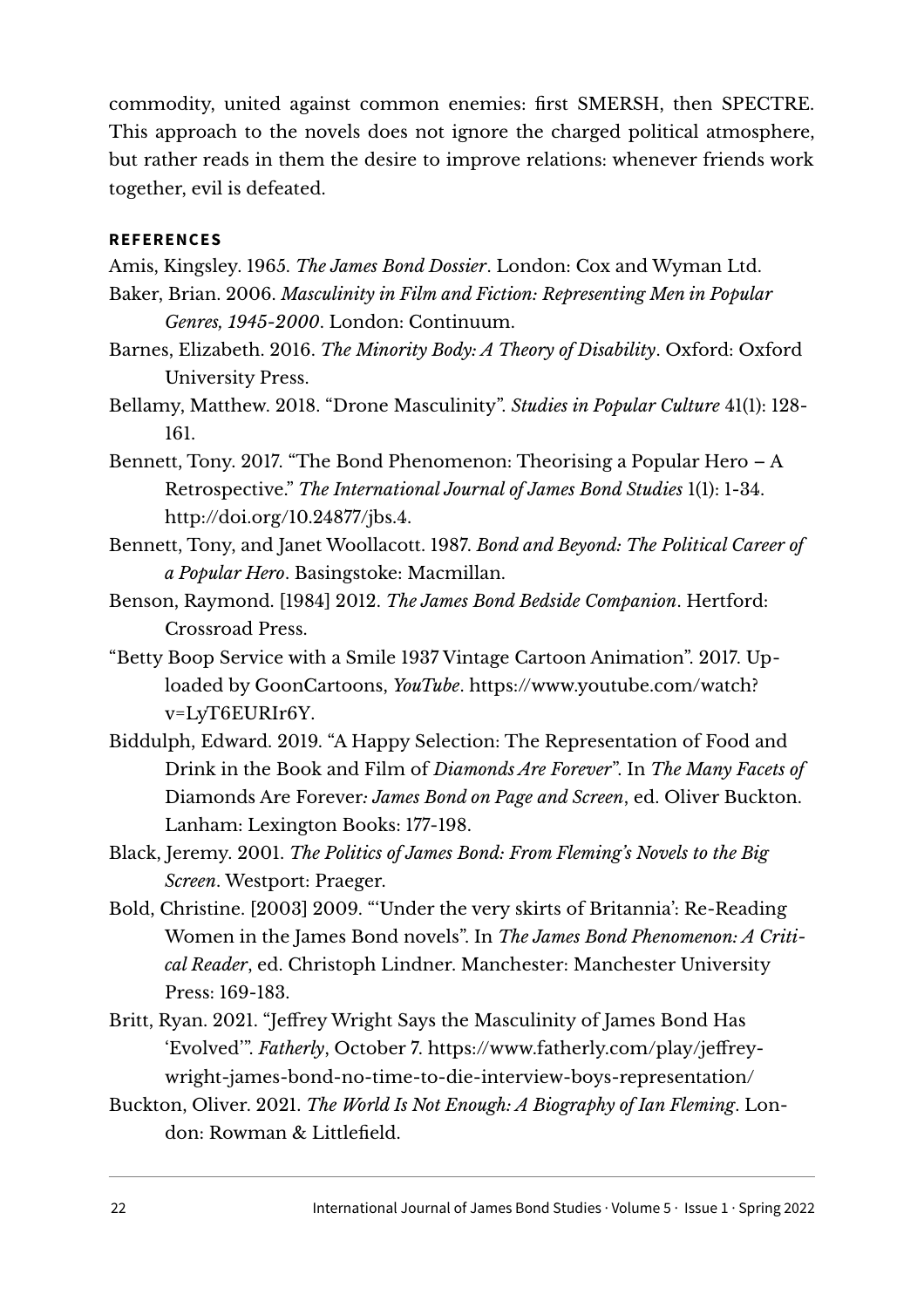- Chapman, James. 2005. "Bond and Britishness". In *Ian Fleming and James Bond: The Cultural Politics of 007*, eds. Edward P. Comentale, Stephen Watt, and Skip Willman. Bloomington: Indiana University Press: 129-143.
- Chapman, James. 1999. *Licence to Thrill: A Cultural History of the James Bond Films*. London: I.B. Tauris & Co.
- Conant, Jennet. 2008. *The Irregulars: Roald Dahl and the British Spy Ring in Wartime Washington*. New York: Simon & Schuster.
- Cull, Tom. 2019. "Foreword". In *The Many Facets of* Diamonds Are Forever*: James Bond on Page and Screen*, ed. Oliver Buckton. Lanham: Lexington Books: ixxi.
- Eco, Umberto. [1965] 1994. "Narrative Structures in Fleming". In *The Role of the Reader: Explorations in the Semiotics of Texts*. Bloomington: Indiana University Press: 144-172.
- Fleming, Ian. [1953] 2012a. *Casino Royale*. London: Vintage.
- Fleming, Ian. [1956] 2012b. *Diamonds Are Forever*. London: Vintage.
- Fleming, Ian. [1959] 2012c. *Goldfinger*. London: Vintage.
- Fleming, Ian. [1954] 2012d. *Live and Let Die*. London: Vintage.
- Fleming, Ian. [1965] 2012e. *The Man with the Golden Gun*. London: Vintage.
- Fleming, Ian. 2015. *The Man with the Golden Typewriter: Ian Fleming's James Bond Letters*, ed. Fergus Fleming. New York: Bloomsbury.
- Fleming, Ian. [1955] 2006. *Moonraker*. London: Penguin.
- Fleming, Ian. [1961] 1963. *Thunderball*. London: Pan Books Ltd.
- Funnell, Lisa, and Klaus Dodds. 2017. *Geographies, Genders, and Geopolitics of James Bond*. London: Palgrave Macmillan.
- Griswold, John. 2006. *Ian Fleming's James Bond: Annotations and Chronologies for Ian Fleming's Bond Stories*. Bloomington: AuthorHouse.
- Halloran, Vivian. 2005. "Tropical Bond". In *Ian Fleming and James Bond: The Cultural Politics of 007*, eds. Edward P. Comentale, Stephen Watt, and Skip Willman. Bloomington: Indiana University Press: 158-177.
- Hester, Grant C. 2019. "My Adversary, Myself: An Examination of James Bond and How Wint and Kidd Refect His Own Psyche in *Diamonds Are Forever*". In *The Many Facets of* Diamonds Are Forever*: James Bond on Page and Screen*, ed. Oliver Buckton. Lanham: Lexington Books: 91-103.
- Lindner, Christoph. [2003] 2009. "Criminal Vision and the Ideology of Detection in Fleming's 007 Series". In *The James Bond Phenomenon: A Critical Reader*, ed. Christoph Lindner. Manchester: Manchester University Press: 76-88.